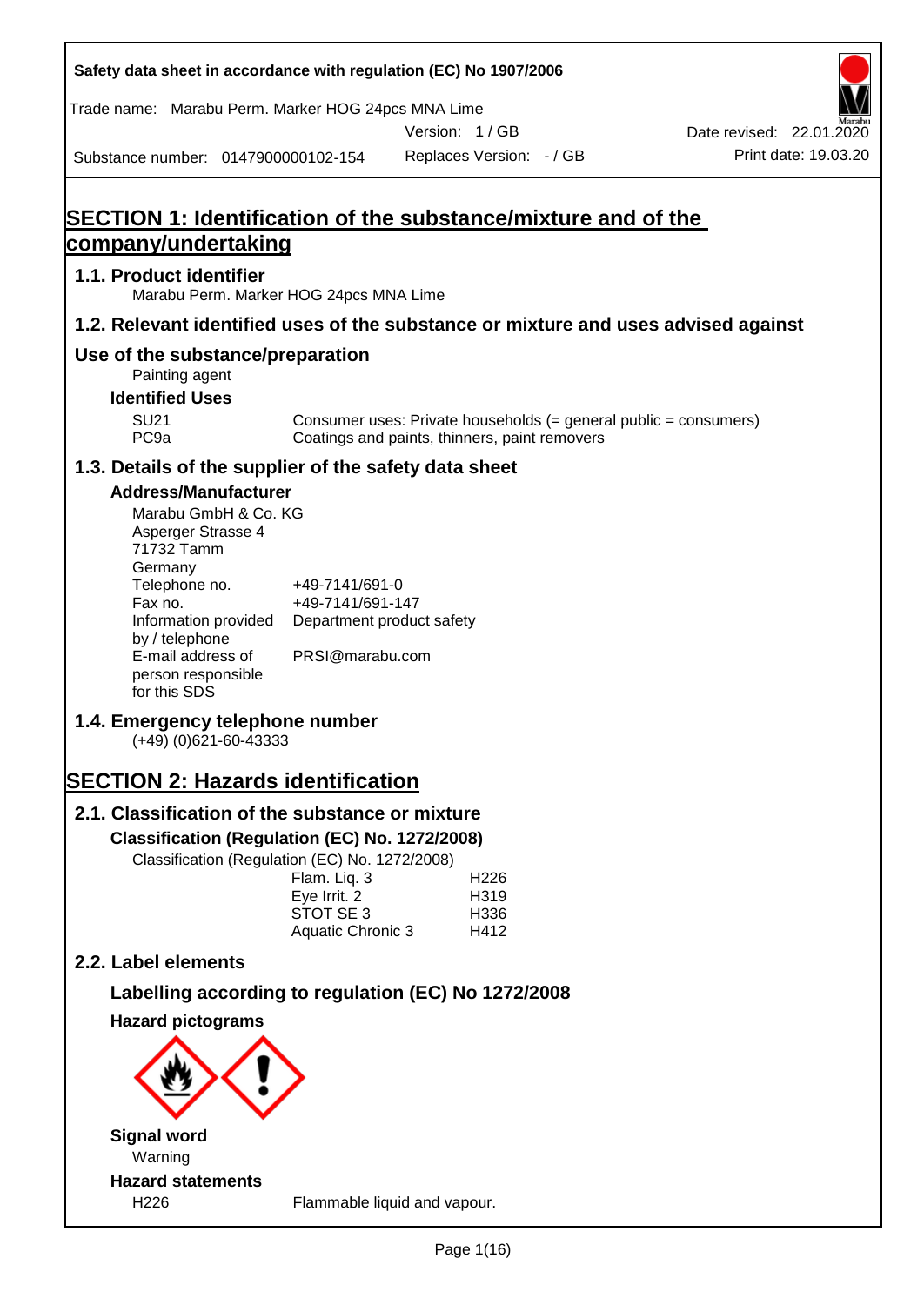| Safety data sheet in accordance with regulation (EC) No 1907/2006 |                                                                                          |               |                  |                          |                                                                                  |  |  |
|-------------------------------------------------------------------|------------------------------------------------------------------------------------------|---------------|------------------|--------------------------|----------------------------------------------------------------------------------|--|--|
| Trade name: Marabu Perm. Marker HOG 24pcs MNA Lime                |                                                                                          |               |                  |                          |                                                                                  |  |  |
|                                                                   |                                                                                          | Version: 1/GB |                  |                          | Date revised: 22.01.2020                                                         |  |  |
| Substance number: 0147900000102-154                               |                                                                                          |               |                  | Replaces Version: - / GB | Print date: 19.03.20                                                             |  |  |
| H319                                                              | Causes serious eye irritation.                                                           |               |                  |                          |                                                                                  |  |  |
| H336                                                              | May cause drowsiness or dizziness.                                                       |               |                  |                          |                                                                                  |  |  |
| H412                                                              | Harmful to aquatic life with long lasting effects.                                       |               |                  |                          |                                                                                  |  |  |
| <b>Precautionary statements</b>                                   |                                                                                          |               |                  |                          |                                                                                  |  |  |
| P101                                                              |                                                                                          |               |                  |                          | If medical advice is needed, have product container or label at hand.            |  |  |
| P <sub>102</sub><br>P210                                          | Keep out of reach of children.                                                           |               |                  |                          | Keep away from heat, hot surfaces, sparks, open flames and other ignition        |  |  |
| P264.1                                                            | sources. No smoking.                                                                     |               |                  |                          |                                                                                  |  |  |
| P271                                                              | Wash hands thoroughly after handling.<br>Use only outdoors or in a well-ventilated area. |               |                  |                          |                                                                                  |  |  |
| P280                                                              |                                                                                          |               |                  |                          | Wear protective gloves / protective clothing / eye protection / face protection. |  |  |
| P305+P351+P338                                                    |                                                                                          |               |                  |                          | IF IN EYES: Rinse cautiously with water for several minutes. Remove contact      |  |  |
| P405                                                              | lenses, if present and easy to do. Continue rinsing.<br>Store locked up.                 |               |                  |                          |                                                                                  |  |  |
| P501.9                                                            | Dispose of contents / container as problematic waste.                                    |               |                  |                          |                                                                                  |  |  |
|                                                                   |                                                                                          |               |                  |                          | Hazardous component(s) to be indicated on label (Regulation (EC) No. 1272/2008)  |  |  |
| contains                                                          | 1-Methoxy-2-propanol                                                                     |               |                  |                          |                                                                                  |  |  |
| 2.3. Other hazards                                                |                                                                                          |               |                  |                          |                                                                                  |  |  |
| No special hazards have to be mentioned.                          |                                                                                          |               |                  |                          |                                                                                  |  |  |
| <b>SECTION 3: Composition/information on ingredients</b>          |                                                                                          |               |                  |                          |                                                                                  |  |  |
| 3.2. Mixtures                                                     |                                                                                          |               |                  |                          |                                                                                  |  |  |
| <b>Hazardous ingredients</b>                                      |                                                                                          |               |                  |                          |                                                                                  |  |  |
| <b>Ethanol</b>                                                    |                                                                                          |               |                  |                          |                                                                                  |  |  |
| CAS No.                                                           | 64-17-5                                                                                  |               |                  |                          |                                                                                  |  |  |
| EINECS no.                                                        | 200-578-6                                                                                |               |                  |                          |                                                                                  |  |  |
| Registration no.                                                  | 01-2119457610-43                                                                         |               |                  |                          |                                                                                  |  |  |
| Concentration                                                     | $>=$ 25                                                                                  |               | $\sim$           | 50                       | %                                                                                |  |  |
| Classification (Regulation (EC) No. 1272/2008)                    |                                                                                          |               |                  |                          |                                                                                  |  |  |
|                                                                   | Flam. Liq. 2                                                                             |               | H <sub>225</sub> |                          |                                                                                  |  |  |
|                                                                   | Eye Irrit. 2                                                                             |               | H319             |                          |                                                                                  |  |  |
| Concentration limits (Regulation (EC) No. 1272/2008)              | Eye Irrit. 2                                                                             | H319          |                  | $>= 50 \%$               |                                                                                  |  |  |
| 1-Methoxy-2-propanol                                              |                                                                                          |               |                  |                          |                                                                                  |  |  |
| CAS No.                                                           | 107-98-2                                                                                 |               |                  |                          |                                                                                  |  |  |
| EINECS no.                                                        | 203-539-1                                                                                |               |                  |                          |                                                                                  |  |  |
| Registration no.                                                  | 01-2119457435-35                                                                         |               |                  |                          |                                                                                  |  |  |
| Concentration                                                     | $=$                                                                                      | 25            | $\,<\,$          | 50                       | %                                                                                |  |  |
|                                                                   |                                                                                          |               |                  |                          |                                                                                  |  |  |
| Classification (Regulation (EC) No. 1272/2008)                    |                                                                                          |               |                  |                          |                                                                                  |  |  |
|                                                                   | STOT SE 3<br>Flam. Liq. 3                                                                |               | H336<br>H226     |                          |                                                                                  |  |  |
|                                                                   |                                                                                          |               |                  |                          |                                                                                  |  |  |
| <b>Benzyl alcohol</b>                                             |                                                                                          |               |                  |                          |                                                                                  |  |  |
| CAS No.                                                           | 100-51-6                                                                                 |               |                  |                          |                                                                                  |  |  |
| EINECS no.                                                        | 202-859-9                                                                                |               |                  |                          |                                                                                  |  |  |
| Registration no.                                                  | 01-2119492630-38                                                                         |               |                  |                          |                                                                                  |  |  |
| Concentration                                                     | $>=$                                                                                     | 1             | $\lt$            | 10                       | $\%$                                                                             |  |  |
|                                                                   |                                                                                          |               |                  |                          |                                                                                  |  |  |
| Classification (Regulation (EC) No. 1272/2008)                    |                                                                                          |               |                  |                          |                                                                                  |  |  |
|                                                                   | Acute Tox. 4                                                                             |               | H332             |                          |                                                                                  |  |  |

T

 $\overline{\mathbf{1}}$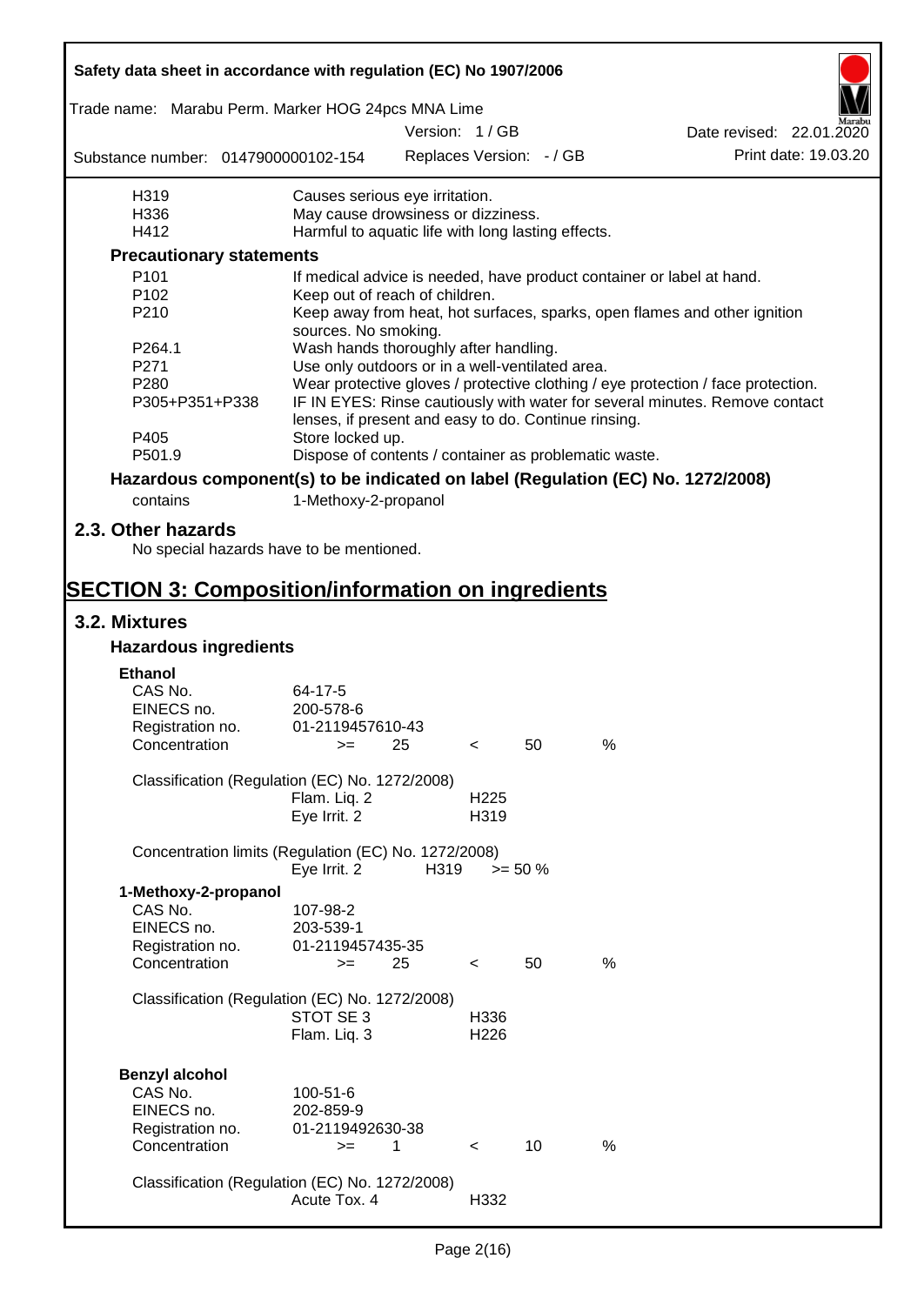|               | Safety data sheet in accordance with regulation (EC) No 1907/2006       |     |                         |    |      |                          |                      |
|---------------|-------------------------------------------------------------------------|-----|-------------------------|----|------|--------------------------|----------------------|
|               | Trade name: Marabu Perm. Marker HOG 24pcs MNA Lime                      |     |                         |    |      |                          | Aarabu               |
|               |                                                                         |     | Version: 1/GB           |    |      | Date revised: 22.01.2020 |                      |
|               | Substance number: 0147900000102-154                                     |     | Replaces Version: -/ GB |    |      |                          | Print date: 19.03.20 |
|               | Acute Tox, 4                                                            |     | H302                    |    |      |                          |                      |
|               | Eye Irrit. 2                                                            |     | H <sub>3</sub> 19       |    |      |                          |                      |
|               | 3',6'-bis(diethylamino)spiro[isobenzofuran-1(3H),9'-[9H]xanthene]-3-one |     |                         |    |      |                          |                      |
| CAS No.       | 509-34-2                                                                |     |                         |    |      |                          |                      |
| EINECS no.    | 208-096-8                                                               |     |                         |    |      |                          |                      |
| Concentration | $>=$                                                                    | 2,5 | $\lt$                   | 10 | $\%$ |                          |                      |
|               | Classification (Regulation (EC) No. 1272/2008)                          |     |                         |    |      |                          |                      |
|               | Acute Tox. 4                                                            |     | H302                    |    |      |                          |                      |
|               | Eye Irrit. 2                                                            |     | H <sub>3</sub> 19       |    |      |                          |                      |
|               | Aquatic Chronic 2                                                       |     | H411                    |    |      |                          |                      |
|               |                                                                         |     |                         |    |      |                          |                      |

# **SECTION 4: First aid measures**

## **4.1. Description of first aid measures**

### **General information**

In all cases of doubt, or when symptoms persist, seek medical attention. Never give anything by mouth to an unconscious person. If unconscious place in recovery position and seek medical advice.

#### **After inhalation**

Remove to fresh air, keep patient warm and at rest. If breathing is irregular or stopped, administer artificial respiration.

#### **After skin contact**

Remove contaminated clothing. Wash skin thoroughly with soap and water or use recognised skin cleanser. Do NOT use solvents or thinners.

#### **After eye contact**

Remove contact lenses, irrigate copiously with clean, fresh water, holding the eyelids apart for at least 10 minutes and seek immediate medical advice.

#### **After ingestion**

If accidentally swallowed rinse the mouth with plenty of water (only if the person is conscious) and obtain immediate medical attention. Keep at rest. Do NOT induce vomiting.

## **4.2. Most important symptoms and effects, both acute and delayed**

Until now no symptoms known so far.

## **4.3. Indication of any immediate medical attention and special treatment needed**

## **Hints for the physician / treatment**

Treat symptomatically

# **SECTION 5: Firefighting measures**

## **5.1. Extinguishing media**

## **Suitable extinguishing media**

Recommended: alcohol resistant foam, CO2, powders, water spray/mist, Not be used for safety reasons: water *iet* 

## **5.2. Special hazards arising from the substance or mixture**

In the event of fire the following can be released: Carbon monoxide (CO); Carbon dioxide (CO2); dense black smoke; Nitrogen oxides (NOx); Sulphur oxides; Hydrogen chloride (HCl)

## **5.3. Advice for firefighters**

## **Special protective equipment for fire-fighting**

Cool closed containers exposed to fire with water. Do not allow run-off from fire fighting to enter drains or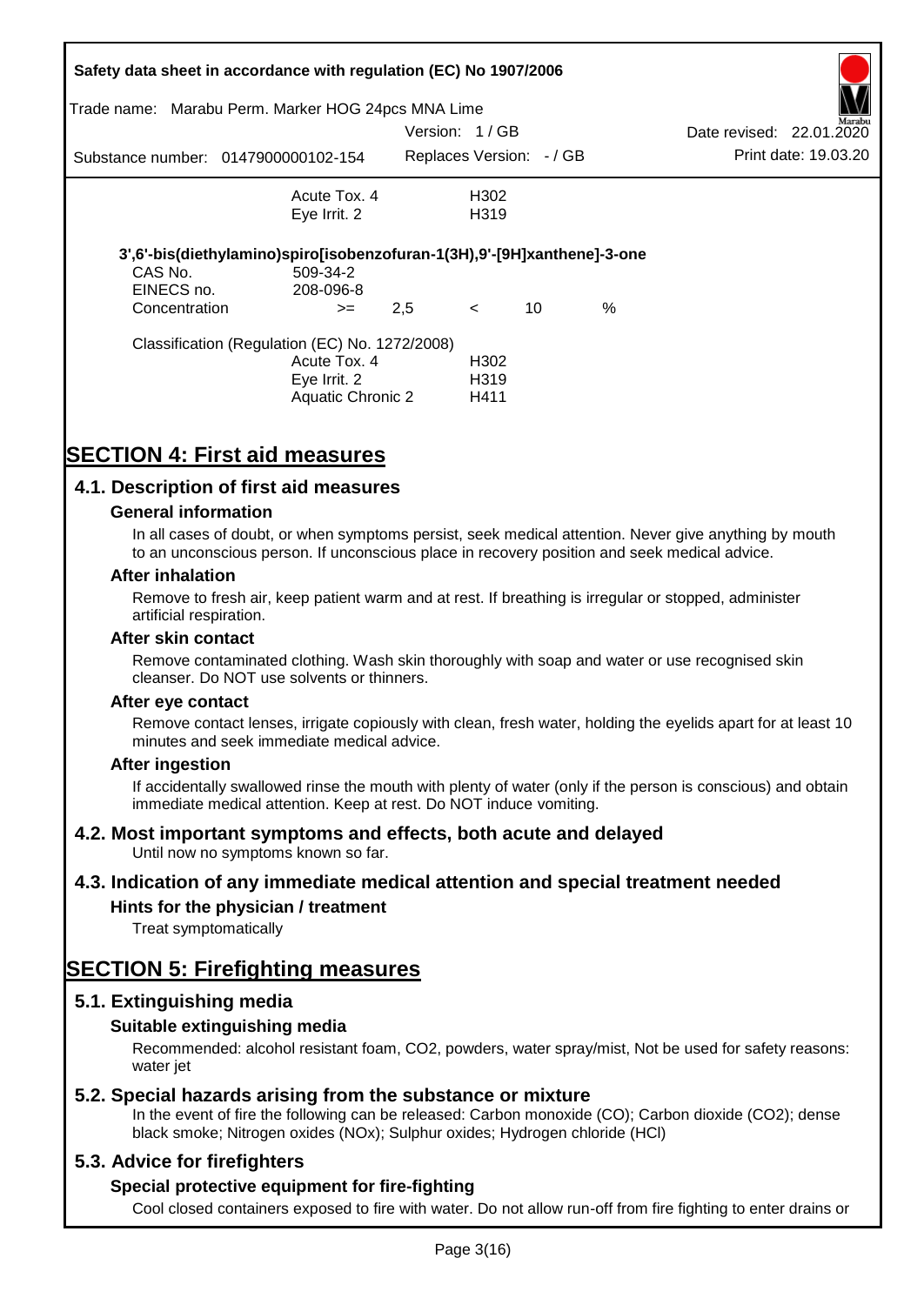## **Safety data sheet in accordance with regulation (EC) No 1907/2006**

Trade name: Marabu Perm. Marker HOG 24pcs MNA Lime

Version: 1 / GB

Date revised: 22.01.

Substance number: 0147900000102-154

Replaces Version: - / GB Print date: 19.03.20

water courses.

# **SECTION 6: Accidental release measures**

## **6.1. Personal precautions, protective equipment and emergency procedures**

Exclude sources of ignition and ventilate the area. Avoid breathing vapours. Refer to protective measures listed in Sections 7 and 8.

## **6.2. Environmental precautions**

Do not allow to enter drains or waterways. If the product contaminates lakes, rivers or sewage, inform appropriate authorities in accordance with local regulations.

### **6.3. Methods and material for containment and cleaning up**

Contain and collect spillage with non-combustible absorbent materials, e.g. sand, earth, vermiculite, diatomaceous earth and place in container for disposal according to local regulations (see section 13). Clean preferably with a detergent - avoid use of solvents.

### **6.4. Reference to other sections**

Information regarding Safe handling, see Section 7. Information regarding personal protective measures, see Section 8. Information regarding waste disposal, see Section 13.

# **SECTION 7: Handling and storage**

## **7.1. Precautions for safe handling**

### **Advice on safe handling**

Prevent the creation of flammable or explosive concentrations of vapour in air and avoid vapour concentration higher than the occupational exposure limits. In addition, the product should only be used in areas from which all naked lights and other sources of ignition have been excluded. Electrical equipment should be protected to the appropriate standard. Mixture may charge electrostatically: always use earthing leads when transferring from one container to another. Operators should wear anti-static footwear and clothing and floors should be of the conducting type. Isolate from sources of heat, sparks and open flame. No sparking tools should be used. Avoid skin and eye contact. Avoid the inhalation of particulates and spray mist arising from the application of this mixture. Smoking, eating and drinking shall be prohibited in application area. For personal protection see Section 8. Never use pressure to empty: container is not a pressure vessel. Always keep in containers of same material as the original one. Comply with the health and safety at work laws. Do not allow to enter drains or water courses.

#### **Advice on protection against fire and explosion**

Vapours are heavier than air and may spread along floors. Vapours may form explosive mixtures with air.

### **Classification of fires / temperature class / Ignition group / Dust explosion class**

| Classification of fires | B (Combustible liquid substances) |
|-------------------------|-----------------------------------|
| Temperature class       | T3                                |

## **7.2. Conditions for safe storage, including any incompatibilities**

#### **Requirements for storage rooms and vessels**

Electrical installations/working materials must comply with the local applied technological safety standards. Storage rooms in which filling operations take place must have a conducting floor. Store in accordance with national regulation

#### **Hints on storage assembly**

Store away from oxidising agents, from strongly alkaline and strongly acid materials.

### **Further information on storage conditions**

Observe label precautions. Store between 15 and 30 °C in a dry, well ventilated place away from sources of heat and direct sunlight. Keep container tightly closed. Keep away from sources of ignition. No smoking. Prevent unauthorised access. Containers which are opened must be carefully resealed and kept upright to prevent leakage.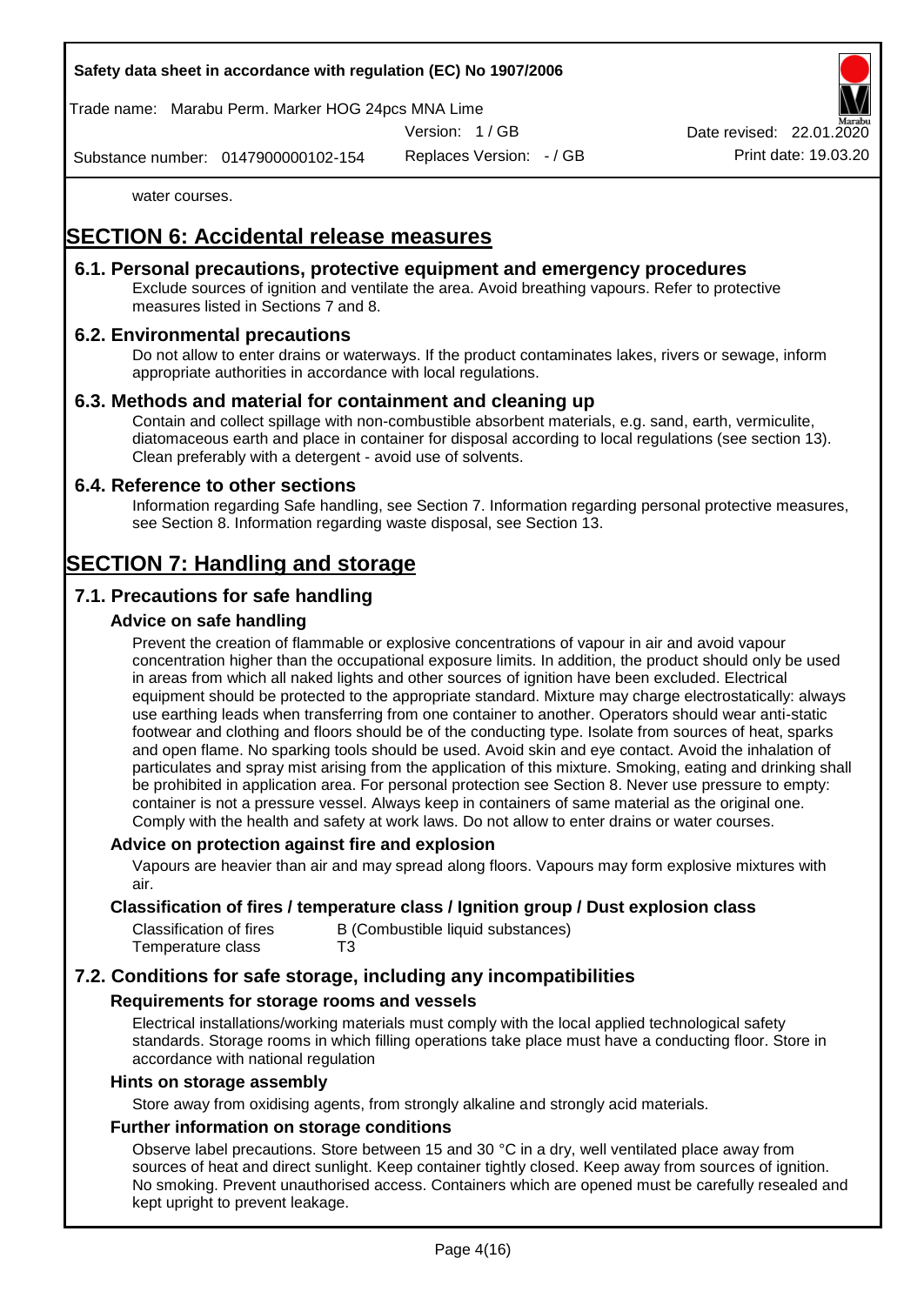| Safety data sheet in accordance with regulation (EC) No 1907/2006 |               |                                |      |                   |                          |
|-------------------------------------------------------------------|---------------|--------------------------------|------|-------------------|--------------------------|
| Trade name: Marabu Perm. Marker HOG 24pcs MNA Lime                |               |                                |      |                   |                          |
|                                                                   |               | Version: 1/GB                  |      |                   | Date revised: 22.01.2020 |
| Substance number: 0147900000102-154                               |               | Replaces Version: - / GB       |      |                   | Print date: 19.03.20     |
| 7.3. Specific end use(s)<br>Painting agent                        |               |                                |      |                   |                          |
|                                                                   |               |                                |      |                   |                          |
| <b>SECTION 8: Exposure controls/personal protection</b>           |               |                                |      |                   |                          |
| 8.1. Control parameters                                           |               |                                |      |                   |                          |
| <b>Exposure limit values</b>                                      |               |                                |      |                   |                          |
| Ethanol                                                           |               |                                |      |                   |                          |
| List                                                              | <b>EH40</b>   |                                |      |                   |                          |
| <b>Type</b>                                                       | <b>WEL</b>    |                                |      |                   |                          |
| Value                                                             | 1920          | mg/m <sup>3</sup>              | 1000 | ppm(V)            |                          |
| <b>Status: 2011</b>                                               |               |                                |      |                   |                          |
| 1-Methoxy-2-propanol                                              |               |                                |      |                   |                          |
| List                                                              | <b>EH40</b>   |                                |      |                   |                          |
| <b>Type</b>                                                       | <b>WEL</b>    |                                |      |                   |                          |
| Value                                                             | 375           | mg/m <sup>3</sup>              | 100  | ppm(V)            |                          |
| Short term exposure limit                                         | 560           | mg/m <sup>3</sup>              | 150  | ppm(V)            |                          |
| Skin resorption / sensibilisation: Sk;                            |               | <b>Status: 2011</b>            |      |                   |                          |
| <b>Derived No/Minimal Effect Levels (DNEL/DMEL)</b>               |               |                                |      |                   |                          |
| <b>Ethanol</b>                                                    |               |                                |      |                   |                          |
| Type of value<br>Reference group                                  | Worker        | Derived No Effect Level (DNEL) |      |                   |                          |
| Duration of exposure                                              | Long term     |                                |      |                   |                          |
| Route of exposure                                                 | inhalative    |                                |      |                   |                          |
| Mode of action                                                    |               | Systemic effects               |      |                   |                          |
| Concentration                                                     |               | 950                            |      | mg/m <sup>3</sup> |                          |
| Type of value                                                     |               | Derived No Effect Level (DNEL) |      |                   |                          |
| Reference group                                                   | Worker        |                                |      |                   |                          |
| Duration of exposure                                              | Short term    |                                |      |                   |                          |
| Route of exposure                                                 | inhalative    |                                |      |                   |                          |
| Mode of action                                                    | Local effects |                                |      |                   |                          |
| Concentration                                                     |               | 1900                           |      | mg/m <sup>3</sup> |                          |
| Type of value                                                     |               | Derived No Effect Level (DNEL) |      |                   |                          |
| Reference group                                                   | Worker        |                                |      |                   |                          |
| Duration of exposure                                              | Long term     |                                |      |                   |                          |
| Route of exposure                                                 | dermal        |                                |      |                   |                          |
| Mode of action                                                    |               | Systemic effects               |      |                   |                          |
| Concentration                                                     |               | 343                            |      | mg/kg/d           |                          |
| Type of value                                                     |               | Derived No Effect Level (DNEL) |      |                   |                          |
| Reference group                                                   | Consumer      |                                |      |                   |                          |
| Duration of exposure                                              | Long term     |                                |      |                   |                          |
| Route of exposure                                                 | inhalative    |                                |      |                   |                          |
| Mode of action                                                    |               | Systemic effects               |      |                   |                          |
| Concentration                                                     |               | 114                            |      | mg/m <sup>3</sup> |                          |
|                                                                   |               |                                |      |                   |                          |
| Type of value<br>Reference group                                  | Consumer      | Derived No Effect Level (DNEL) |      |                   |                          |
| Duration of exposure                                              | Short term    |                                |      |                   |                          |
| Route of exposure                                                 | inhalative    |                                |      |                   |                          |
| Mode of action                                                    | Local effects |                                |      |                   |                          |
| Concentration                                                     |               | 950                            |      | mg/m <sup>3</sup> |                          |
|                                                                   |               |                                |      |                   |                          |

 $\mathsf{r}$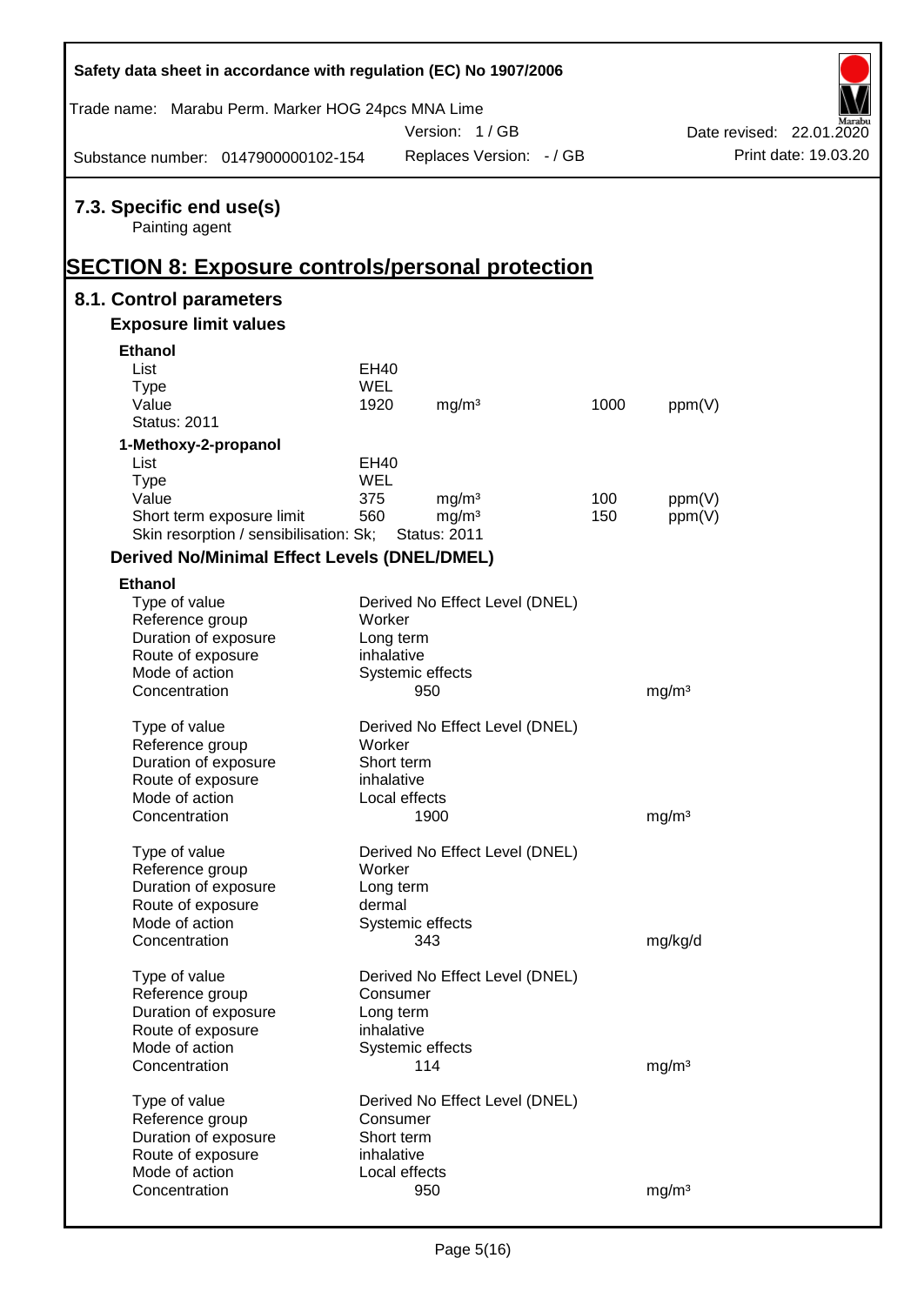| Safety data sheet in accordance with regulation (EC) No 1907/2006 |                                                    |                          |  |  |  |  |  |  |  |
|-------------------------------------------------------------------|----------------------------------------------------|--------------------------|--|--|--|--|--|--|--|
|                                                                   | Trade name: Marabu Perm. Marker HOG 24pcs MNA Lime |                          |  |  |  |  |  |  |  |
|                                                                   | Version: 1/GB                                      | Date revised: 22.01.2020 |  |  |  |  |  |  |  |
| Substance number: 0147900000102-154                               | Replaces Version: - / GB                           | Print date: 19.03.20     |  |  |  |  |  |  |  |
| Type of value                                                     | Derived No Effect Level (DNEL)                     |                          |  |  |  |  |  |  |  |
| Reference group                                                   | Consumer                                           |                          |  |  |  |  |  |  |  |
| Duration of exposure                                              | Long term                                          |                          |  |  |  |  |  |  |  |
| Route of exposure                                                 | dermal                                             |                          |  |  |  |  |  |  |  |
| Mode of action                                                    | Systemic effects                                   |                          |  |  |  |  |  |  |  |
| Concentration                                                     | 206                                                | mg/kg/d                  |  |  |  |  |  |  |  |
| Type of value                                                     | Derived No Effect Level (DNEL)                     |                          |  |  |  |  |  |  |  |
| Reference group                                                   | Consumer                                           |                          |  |  |  |  |  |  |  |
| Duration of exposure                                              | Long term                                          |                          |  |  |  |  |  |  |  |
| Route of exposure                                                 | oral                                               |                          |  |  |  |  |  |  |  |
| Mode of action                                                    | Systemic effects                                   |                          |  |  |  |  |  |  |  |
| Concentration                                                     | 87                                                 | mg/kg/d                  |  |  |  |  |  |  |  |
| 1-Methoxy-2-propanol                                              |                                                    |                          |  |  |  |  |  |  |  |
| Type of value                                                     | Derived No Effect Level (DNEL)                     |                          |  |  |  |  |  |  |  |
| Reference group                                                   | Worker                                             |                          |  |  |  |  |  |  |  |
| Duration of exposure                                              | Acute                                              |                          |  |  |  |  |  |  |  |
| Route of exposure                                                 | inhalative                                         |                          |  |  |  |  |  |  |  |
| Mode of action                                                    | Local effects                                      |                          |  |  |  |  |  |  |  |
| Concentration                                                     | 553,5                                              | mg/m <sup>3</sup>        |  |  |  |  |  |  |  |
| Type of value                                                     | Derived No Effect Level (DNEL)                     |                          |  |  |  |  |  |  |  |
| Reference group                                                   | Worker                                             |                          |  |  |  |  |  |  |  |
| Duration of exposure                                              | Long term                                          |                          |  |  |  |  |  |  |  |
| Route of exposure                                                 | dermal                                             |                          |  |  |  |  |  |  |  |
| Mode of action                                                    | Systemic effects                                   |                          |  |  |  |  |  |  |  |
| Concentration                                                     | 50,6                                               | mg/person/               |  |  |  |  |  |  |  |
|                                                                   |                                                    | d                        |  |  |  |  |  |  |  |
| Type of value                                                     | Derived No Effect Level (DNEL)                     |                          |  |  |  |  |  |  |  |
| Reference group                                                   | Worker                                             |                          |  |  |  |  |  |  |  |
| Duration of exposure                                              | Long term                                          |                          |  |  |  |  |  |  |  |
| Route of exposure                                                 | inhalative                                         |                          |  |  |  |  |  |  |  |
| Mode of action                                                    | Systemic effects                                   |                          |  |  |  |  |  |  |  |
| Concentration                                                     | 369                                                | mg/m <sup>3</sup>        |  |  |  |  |  |  |  |
| Type of value                                                     | Derived No Effect Level (DNEL)                     |                          |  |  |  |  |  |  |  |
| Reference group                                                   | <b>General Population</b>                          |                          |  |  |  |  |  |  |  |
| Duration of exposure                                              | Long term                                          |                          |  |  |  |  |  |  |  |
| Route of exposure                                                 | dermal                                             |                          |  |  |  |  |  |  |  |
| Mode of action                                                    | Systemic effects                                   |                          |  |  |  |  |  |  |  |
| Concentration                                                     | 18,1                                               | mg/kg                    |  |  |  |  |  |  |  |
| Type of value                                                     | Derived No Effect Level (DNEL)                     |                          |  |  |  |  |  |  |  |
| Reference group                                                   | <b>General Population</b>                          |                          |  |  |  |  |  |  |  |
| Duration of exposure                                              | Long term                                          |                          |  |  |  |  |  |  |  |
| Route of exposure                                                 | inhalative                                         |                          |  |  |  |  |  |  |  |
| Mode of action                                                    | Systemic effects                                   |                          |  |  |  |  |  |  |  |
| Concentration                                                     | 43,9                                               | mg/m <sup>3</sup>        |  |  |  |  |  |  |  |
| Type of value                                                     | Derived No Effect Level (DNEL)                     |                          |  |  |  |  |  |  |  |
| Reference group                                                   | <b>General Population</b>                          |                          |  |  |  |  |  |  |  |
| Duration of exposure                                              | Long term                                          |                          |  |  |  |  |  |  |  |
| Route of exposure                                                 | oral                                               |                          |  |  |  |  |  |  |  |
| Mode of action                                                    | Systemic effects                                   |                          |  |  |  |  |  |  |  |
| Concentration                                                     | 3,3                                                | mg/kg/d                  |  |  |  |  |  |  |  |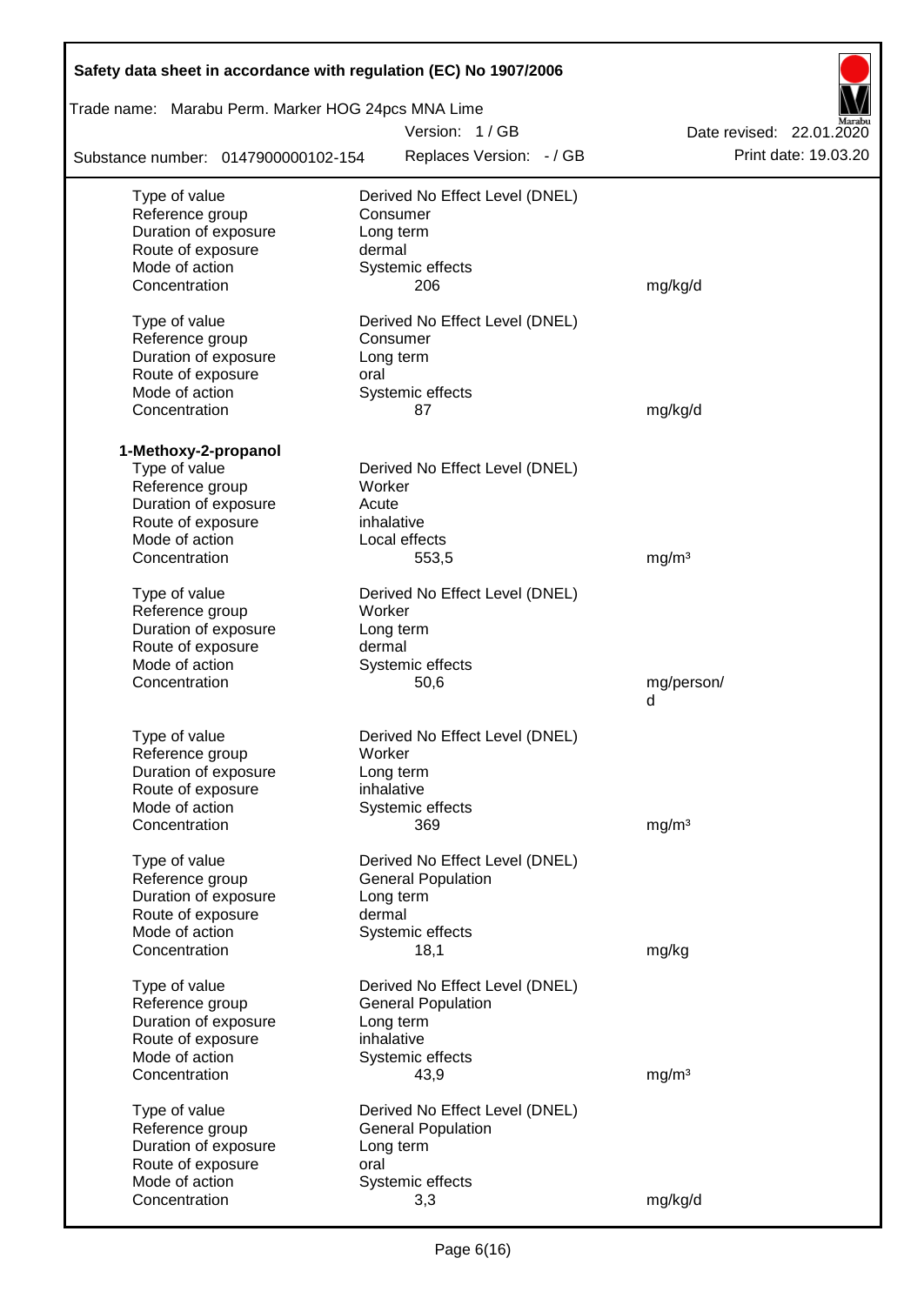|  | Safety data sheet in accordance with regulation (EC) No 1907/2006 |  |
|--|-------------------------------------------------------------------|--|
|--|-------------------------------------------------------------------|--|

## Trade name: Marabu Perm. Marker HOG 24pcs MNA Lime

Version: 1 / GB

Replaces Version: - / GB Print date: 19.03.20 Date revised: 22.01.2020

Substance number: 0147900000102-154

| <b>Benzyl alcohol</b> |                                |                   |
|-----------------------|--------------------------------|-------------------|
| Type of value         | Derived No Effect Level (DNEL) |                   |
| Reference group       | Worker                         |                   |
| Duration of exposure  | Long term                      |                   |
| Route of exposure     | inhalative                     |                   |
| Mode of action        | Systemic effects               |                   |
| Concentration         | 22                             | mg/m <sup>3</sup> |
|                       |                                |                   |
| Type of value         | Derived No Effect Level (DNEL) |                   |
| Reference group       | Worker                         |                   |
| Duration of exposure  | Short term                     |                   |
| Route of exposure     | inhalative                     |                   |
| Mode of action        | Systemic effects               |                   |
| Concentration         | 110                            | mg/m <sup>3</sup> |
|                       |                                |                   |
| Type of value         | Derived No Effect Level (DNEL) |                   |
| Reference group       | Worker                         |                   |
| Duration of exposure  | Long term                      |                   |
| Route of exposure     | dermal                         |                   |
| Mode of action        | Systemic effects               |                   |
| Concentration         | 8                              | mg/kg/d           |
|                       |                                |                   |
| Type of value         | Derived No Effect Level (DNEL) |                   |
| Reference group       | Worker                         |                   |
| Duration of exposure  | Short term                     |                   |
| Route of exposure     | dermal                         |                   |
| Mode of action        | Systemic effects               |                   |
| Concentration         | 40                             | mg/kg/d           |
|                       |                                |                   |
| Type of value         | Derived No Effect Level (DNEL) |                   |
| Reference group       | Consumer                       |                   |
| Duration of exposure  | Long term                      |                   |
| Route of exposure     | inhalative                     |                   |
| Mode of action        | Systemic effects               |                   |
| Concentration         | 5,4                            | mg/m <sup>3</sup> |
|                       |                                |                   |
| Type of value         | Derived No Effect Level (DNEL) |                   |
| Reference group       | Consumer                       |                   |
| Duration of exposure  | Short term                     |                   |
| Route of exposure     | inhalative                     |                   |
| Mode of action        | Systemic effects               |                   |
| Concentration         | 27                             | mg/m <sup>3</sup> |
|                       |                                |                   |
| Type of value         | Derived No Effect Level (DNEL) |                   |
| Reference group       | Consumer                       |                   |
| Duration of exposure  | Long term                      |                   |
| Route of exposure     | dermal                         |                   |
| Mode of action        | Systemic effects               |                   |
| Concentration         | 4                              | mg/kg/d           |
|                       |                                |                   |
| Type of value         | Derived No Effect Level (DNEL) |                   |
| Reference group       | Consumer                       |                   |
| Duration of exposure  | Short term                     |                   |
| Route of exposure     | dermal                         |                   |
| Mode of action        | Systemic effects               |                   |
| Concentration         | 20                             | mg/kg/d           |
|                       |                                |                   |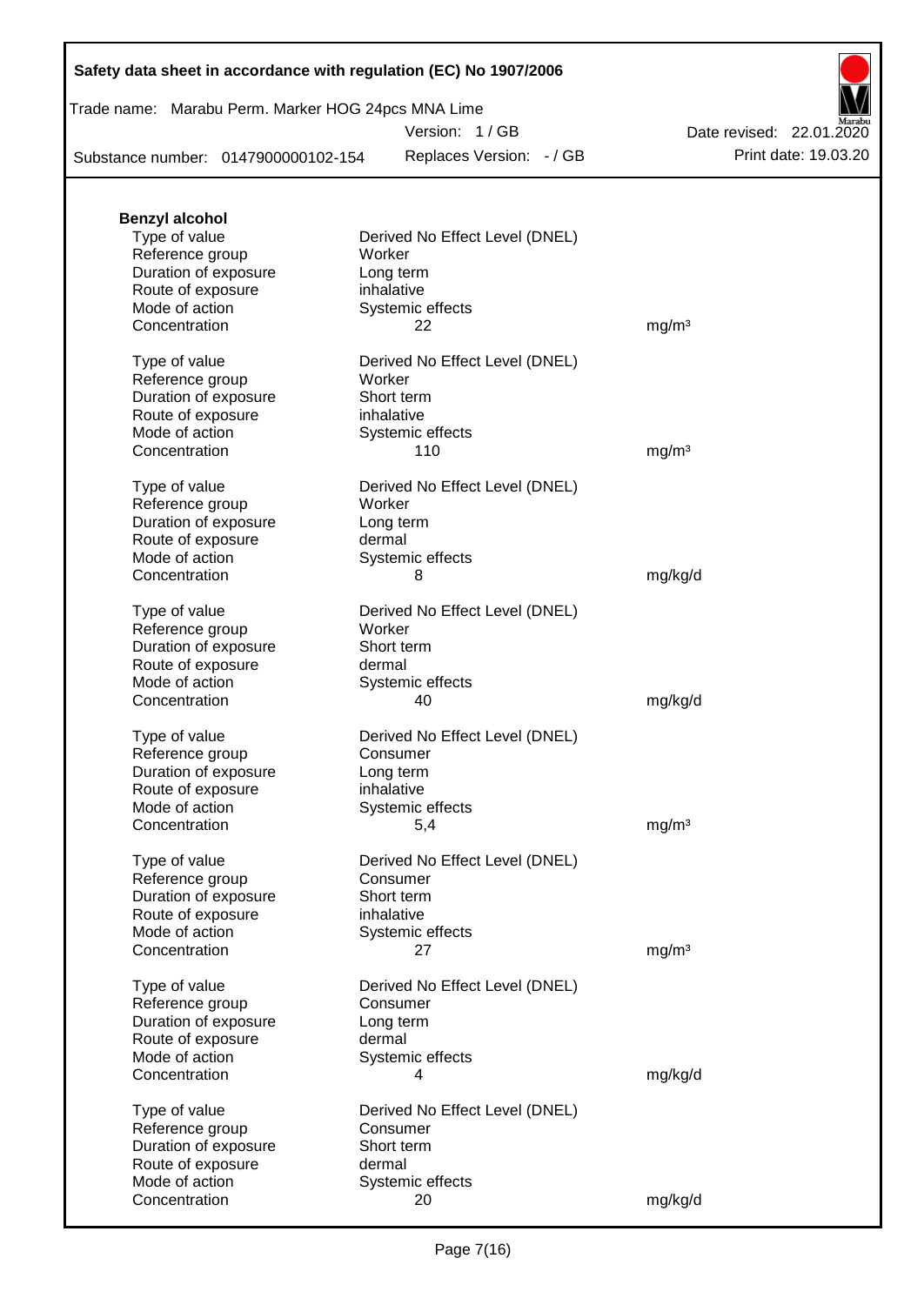| Trade name: Marabu Perm. Marker HOG 24pcs MNA Lime |             |                                |                          |
|----------------------------------------------------|-------------|--------------------------------|--------------------------|
|                                                    |             | Version: 1/GB                  | Date revised: 22.01.2020 |
| Substance number: 0147900000102-154                |             | Replaces Version: - / GB       | Print date: 19.03.20     |
|                                                    |             |                                |                          |
| Type of value                                      |             | Derived No Effect Level (DNEL) |                          |
| Reference group<br>Duration of exposure            |             | Consumer<br>Long term          |                          |
| Route of exposure                                  | oral        |                                |                          |
| Mode of action                                     |             | Systemic effects               |                          |
| Concentration                                      |             | 4                              | mg/kg/d                  |
| Type of value                                      |             | Derived No Effect Level (DNEL) |                          |
| Reference group                                    |             | Consumer                       |                          |
| Duration of exposure                               |             | Short term                     |                          |
| Route of exposure                                  | oral        |                                |                          |
| Mode of action                                     |             | Systemic effects               |                          |
| Concentration                                      |             | 20                             | mg/kg/d                  |
| <b>Predicted No Effect Concentration (PNEC)</b>    |             |                                |                          |
| <b>Ethanol</b>                                     |             |                                |                          |
| Type of value                                      | <b>PNEC</b> |                                |                          |
| <b>Type</b>                                        |             | Freshwater                     |                          |
| Concentration                                      |             | 0,96                           | mg/l                     |
| Type of value                                      | <b>PNEC</b> |                                |                          |
| <b>Type</b>                                        |             | Saltwater                      |                          |
| Concentration                                      |             | 0,79                           | mg/l                     |
| Type of value                                      | PNEC        |                                |                          |
| <b>Type</b>                                        |             | Water (intermittent release)   |                          |
| Concentration                                      |             | 2,75                           | mg/l                     |
| Type of value                                      | <b>PNEC</b> |                                |                          |
| Type                                               |             | Sewage treatment plant (STP)   |                          |
| Concentration                                      |             | 580                            | mg/l                     |
| Type of value                                      | <b>PNEC</b> |                                |                          |
| <b>Type</b>                                        |             | Freshwater sediment            |                          |
| Concentration                                      |             | 3,6                            | mg/kg                    |
| Type of value                                      | <b>PNEC</b> |                                |                          |
| <b>Type</b>                                        |             | Marine sediment                |                          |
| Concentration                                      |             | 2,9                            | mg/kg                    |
| Type of value                                      | <b>PNEC</b> |                                |                          |
| <b>Type</b>                                        | Soil        |                                |                          |
| Concentration                                      |             | 0,63                           | mg/kg                    |
| 1-Methoxy-2-propanol                               |             |                                |                          |
| Type of value                                      | <b>PNEC</b> |                                |                          |
| <b>Type</b>                                        |             | Freshwater                     |                          |
| Concentration                                      |             | 10                             | mg/l                     |
| Type of value                                      | <b>PNEC</b> |                                |                          |
| <b>Type</b>                                        | Water       |                                |                          |
| Concentration                                      |             | 41,6                           | mg/kg                    |
| Type of value                                      | <b>PNEC</b> |                                |                          |
| <b>Type</b>                                        |             | Sediment                       |                          |
| Concentration                                      |             | 41,6                           | mg/kg                    |

Г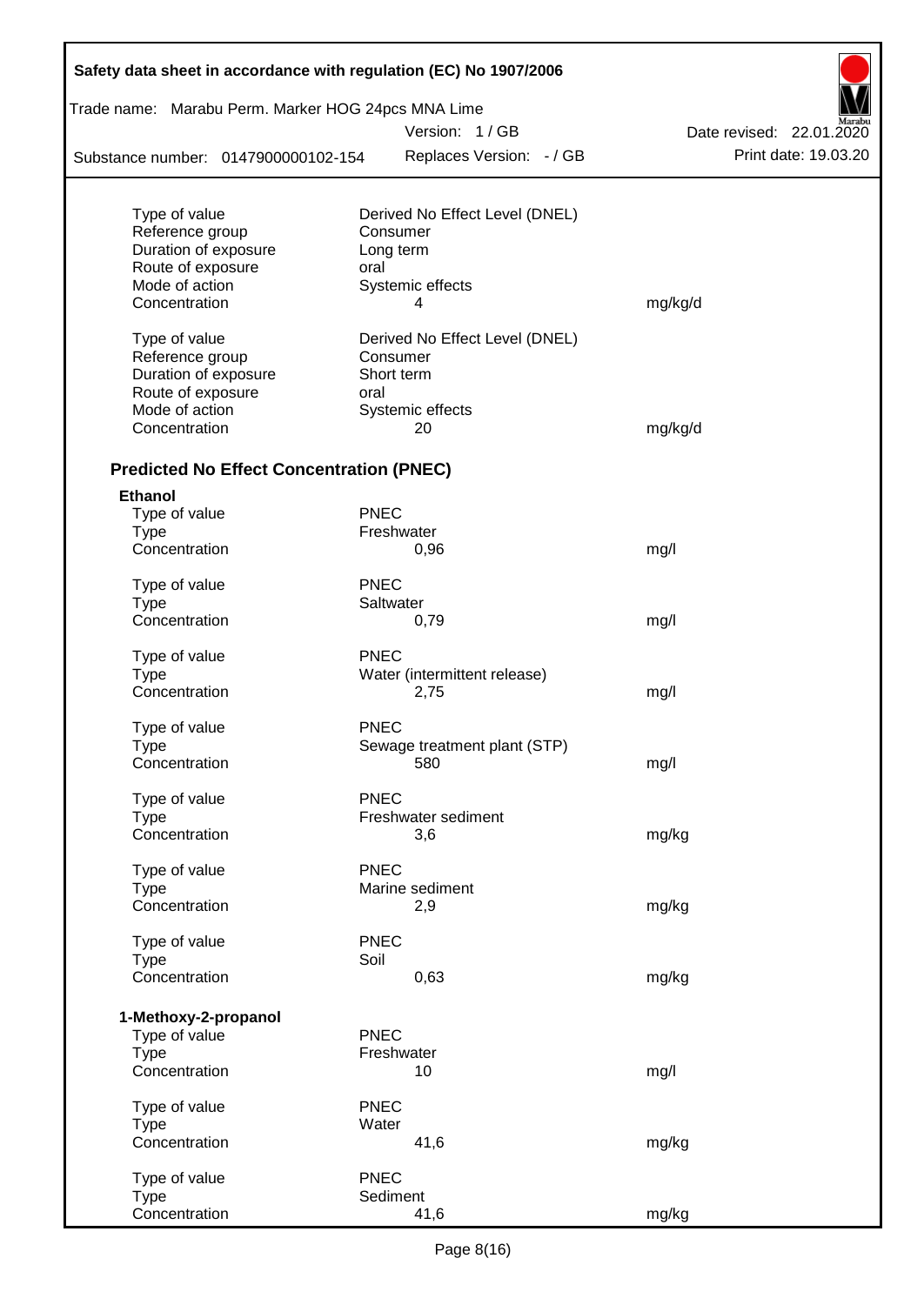| Trade name: Marabu Perm. Marker HOG 24pcs MNA Lime<br>Substance number: 0147900000102-154 | Safety data sheet in accordance with regulation (EC) No 1907/2006<br>Version: 1/GB<br>Replaces Version: - / GB | Date revised: 22.01.2020<br>Print date: 19.03.20 |
|-------------------------------------------------------------------------------------------|----------------------------------------------------------------------------------------------------------------|--------------------------------------------------|
|                                                                                           |                                                                                                                |                                                  |
| Type of value                                                                             | <b>PNEC</b>                                                                                                    |                                                  |
| <b>Type</b>                                                                               | Marine sediment                                                                                                |                                                  |
| Concentration                                                                             | 4,17                                                                                                           | mg/kg                                            |
| Type of value                                                                             | <b>PNEC</b>                                                                                                    |                                                  |
| <b>Type</b>                                                                               | Soil                                                                                                           |                                                  |
| Concentration                                                                             | 2,47                                                                                                           | mg/kg                                            |
| Type of value                                                                             | <b>PNEC</b>                                                                                                    |                                                  |
| <b>Type</b>                                                                               | Sewage treatment plant (STP)                                                                                   |                                                  |
| Concentration                                                                             | 100                                                                                                            | mg/l                                             |
| <b>Benzyl alcohol</b>                                                                     |                                                                                                                |                                                  |
| Type of value                                                                             | <b>PNEC</b>                                                                                                    |                                                  |
| <b>Type</b>                                                                               | Freshwater                                                                                                     |                                                  |
| Concentration                                                                             | 1                                                                                                              | mg/l                                             |
| Type of value                                                                             | <b>PNEC</b>                                                                                                    |                                                  |
| <b>Type</b>                                                                               | Saltwater                                                                                                      |                                                  |
| Concentration                                                                             | 0,1                                                                                                            | mg/l                                             |
| Type of value                                                                             | <b>PNEC</b>                                                                                                    |                                                  |
| <b>Type</b>                                                                               | Water (intermittent release)                                                                                   |                                                  |
| Concentration                                                                             | 2,3                                                                                                            | mg/l                                             |
| Type of value                                                                             | <b>PNEC</b>                                                                                                    |                                                  |
| <b>Type</b>                                                                               | Sewage treatment plant (STP)                                                                                   |                                                  |
| Concentration                                                                             | 39                                                                                                             | mg/l                                             |
| Type of value                                                                             | <b>PNEC</b>                                                                                                    |                                                  |
| <b>Type</b>                                                                               | Freshwater sediment                                                                                            |                                                  |
| Concentration                                                                             | 5,27                                                                                                           | mg/kg                                            |
| Type of value                                                                             | <b>PNEC</b>                                                                                                    |                                                  |
| <b>Type</b>                                                                               | Marine sediment                                                                                                |                                                  |
| Concentration                                                                             | 0,527                                                                                                          | mg/kg                                            |
| Type of value                                                                             | <b>PNEC</b>                                                                                                    |                                                  |
| <b>Type</b>                                                                               | Soil                                                                                                           |                                                  |
| Concentration                                                                             | 0,456                                                                                                          | mg/kg                                            |
|                                                                                           |                                                                                                                |                                                  |

# **8.2. Exposure controls**

#### **Exposure controls**

Provide adequate ventilation. Where reasonably practicable this should be achieved by the use of local exhaust ventilation and good general extraction. If these are not sufficient to maintain concentrations of particulates and solvent vapour below the OEL, suitable respiratory protection must be worn.

#### **Respiratory protection**

If workers are exposed to concentrations above the exposure limit they must use appropriate, certified respirators. Full mask, filter A

#### **Hand protection**

There is no one glove material or combination of materials that will give unlimited resistance to any individual or combination of chemicals.

For prolonged or repeated handling nitrile rubber gloves with textile undergloves are required. Material thickness  $\rightarrow$  0,5 mm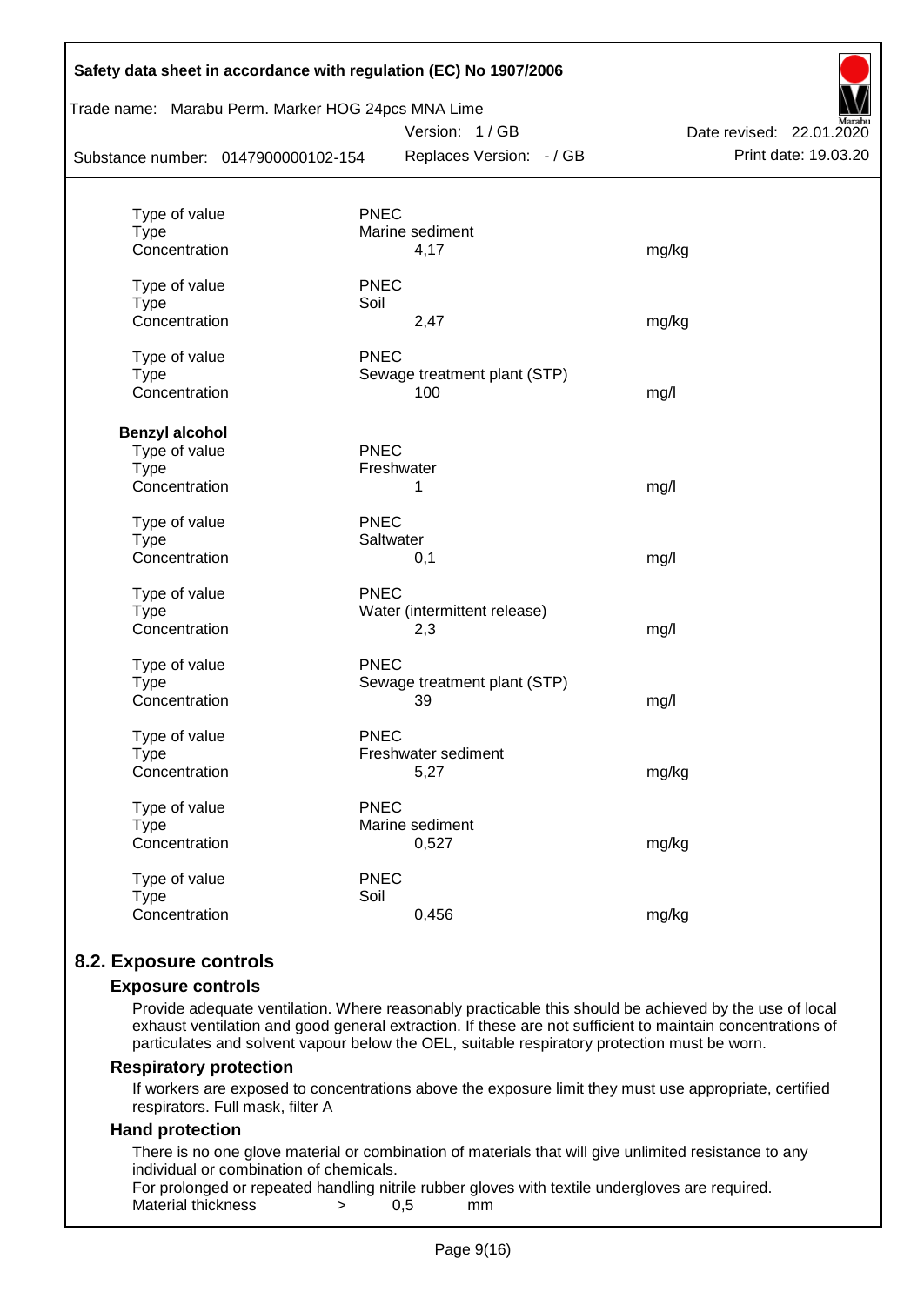| Safety data sheet in accordance with regulation (EC) No 1907/2006                                                                                                                                                                                                                                                                                                                            |                                                 |     |     |                                                                                                                                                                                                                                                                                                                    |
|----------------------------------------------------------------------------------------------------------------------------------------------------------------------------------------------------------------------------------------------------------------------------------------------------------------------------------------------------------------------------------------------|-------------------------------------------------|-----|-----|--------------------------------------------------------------------------------------------------------------------------------------------------------------------------------------------------------------------------------------------------------------------------------------------------------------------|
| Trade name: Marabu Perm. Marker HOG 24pcs MNA Lime                                                                                                                                                                                                                                                                                                                                           |                                                 |     |     |                                                                                                                                                                                                                                                                                                                    |
|                                                                                                                                                                                                                                                                                                                                                                                              | Version: 1/GB                                   |     |     | Date revised: 22.01.2020                                                                                                                                                                                                                                                                                           |
| Substance number: 0147900000102-154                                                                                                                                                                                                                                                                                                                                                          | Replaces Version: - / GB                        |     |     | Print date: 19.03.20                                                                                                                                                                                                                                                                                               |
| Breakthrough time<br>$\,<\,$<br>The breakthrough time must be greater than the end use time of the product.<br>replacement must be followed.<br>Gloves should be replaced regularly and if there is any sign of damage to the glove material.<br>Always ensure that gloves are free from defects and that they are stored and used correctly.<br>maintenance.<br>once exposure has occurred. | 30                                              | min |     | The instructions and information provided by the glove manufacturer on use, storage, maintenance and<br>The performance or effectiveness of the glove may be reduced by physical/ chemical damage and poor<br>Barrier creams may help to protect the exposed areas of the skin, they should however not be applied |
| Eye protection                                                                                                                                                                                                                                                                                                                                                                               |                                                 |     |     |                                                                                                                                                                                                                                                                                                                    |
| Use safety eyewear designed to protect against splash of liquids.                                                                                                                                                                                                                                                                                                                            |                                                 |     |     |                                                                                                                                                                                                                                                                                                                    |
| <b>Body protection</b>                                                                                                                                                                                                                                                                                                                                                                       |                                                 |     |     |                                                                                                                                                                                                                                                                                                                    |
| Cotton or cotton/synthetic overalls or coveralls are normally suitable.                                                                                                                                                                                                                                                                                                                      |                                                 |     |     |                                                                                                                                                                                                                                                                                                                    |
| <b>SECTION 9: Physical and chemical properties</b>                                                                                                                                                                                                                                                                                                                                           |                                                 |     |     |                                                                                                                                                                                                                                                                                                                    |
| 9.1. Information on basic physical and chemical properties                                                                                                                                                                                                                                                                                                                                   |                                                 |     |     |                                                                                                                                                                                                                                                                                                                    |
| Form                                                                                                                                                                                                                                                                                                                                                                                         | liquid                                          |     |     |                                                                                                                                                                                                                                                                                                                    |
| <b>Colour</b>                                                                                                                                                                                                                                                                                                                                                                                | coloured                                        |     |     |                                                                                                                                                                                                                                                                                                                    |
| <b>Odour</b>                                                                                                                                                                                                                                                                                                                                                                                 | mild, alcoholic                                 |     |     |                                                                                                                                                                                                                                                                                                                    |
| <b>Odour threshold</b>                                                                                                                                                                                                                                                                                                                                                                       |                                                 |     |     |                                                                                                                                                                                                                                                                                                                    |
| Remarks                                                                                                                                                                                                                                                                                                                                                                                      | No data available                               |     |     |                                                                                                                                                                                                                                                                                                                    |
| pH value                                                                                                                                                                                                                                                                                                                                                                                     |                                                 |     |     |                                                                                                                                                                                                                                                                                                                    |
| Value                                                                                                                                                                                                                                                                                                                                                                                        | 5,5                                             | to  | 7,5 |                                                                                                                                                                                                                                                                                                                    |
| <b>Melting point</b><br>Remarks                                                                                                                                                                                                                                                                                                                                                              | not determined                                  |     |     |                                                                                                                                                                                                                                                                                                                    |
| <b>Freezing point</b>                                                                                                                                                                                                                                                                                                                                                                        |                                                 |     |     |                                                                                                                                                                                                                                                                                                                    |
| Remarks                                                                                                                                                                                                                                                                                                                                                                                      | not determined                                  |     |     |                                                                                                                                                                                                                                                                                                                    |
| Initial boiling point and boiling range                                                                                                                                                                                                                                                                                                                                                      |                                                 |     |     |                                                                                                                                                                                                                                                                                                                    |
| Value                                                                                                                                                                                                                                                                                                                                                                                        | 80                                              | to  | 90  | $^{\circ}C$                                                                                                                                                                                                                                                                                                        |
| <b>Flash point</b>                                                                                                                                                                                                                                                                                                                                                                           |                                                 |     |     |                                                                                                                                                                                                                                                                                                                    |
| Value                                                                                                                                                                                                                                                                                                                                                                                        | 35                                              |     |     | °C                                                                                                                                                                                                                                                                                                                 |
| Method                                                                                                                                                                                                                                                                                                                                                                                       | ASTM D 6450 (CCCFP)                             |     |     |                                                                                                                                                                                                                                                                                                                    |
| Evaporation rate (ether $= 1$ ) :                                                                                                                                                                                                                                                                                                                                                            |                                                 |     |     |                                                                                                                                                                                                                                                                                                                    |
| Remarks                                                                                                                                                                                                                                                                                                                                                                                      | not determined                                  |     |     |                                                                                                                                                                                                                                                                                                                    |
| Flammability (solid, gas)<br>Not applicable                                                                                                                                                                                                                                                                                                                                                  |                                                 |     |     |                                                                                                                                                                                                                                                                                                                    |
| Upper/lower flammability or explosive limits                                                                                                                                                                                                                                                                                                                                                 |                                                 |     |     |                                                                                                                                                                                                                                                                                                                    |
| Lower explosion limit<br>Upper explosion limit<br>Source                                                                                                                                                                                                                                                                                                                                     | 1,5<br>appr.<br>15<br>appr.<br>Literature value |     |     | %(V)<br>%(V)                                                                                                                                                                                                                                                                                                       |
| <b>Vapour density</b>                                                                                                                                                                                                                                                                                                                                                                        |                                                 |     |     |                                                                                                                                                                                                                                                                                                                    |
| Remarks                                                                                                                                                                                                                                                                                                                                                                                      | not determined                                  |     |     |                                                                                                                                                                                                                                                                                                                    |
| <b>Density</b>                                                                                                                                                                                                                                                                                                                                                                               |                                                 |     |     |                                                                                                                                                                                                                                                                                                                    |
| Remarks                                                                                                                                                                                                                                                                                                                                                                                      | not determined                                  |     |     |                                                                                                                                                                                                                                                                                                                    |
| <b>Solubility in water</b>                                                                                                                                                                                                                                                                                                                                                                   |                                                 |     |     |                                                                                                                                                                                                                                                                                                                    |
| Remarks                                                                                                                                                                                                                                                                                                                                                                                      | partially miscible                              |     |     |                                                                                                                                                                                                                                                                                                                    |
| <b>Partition coefficient: n-octanol/water</b>                                                                                                                                                                                                                                                                                                                                                |                                                 |     |     |                                                                                                                                                                                                                                                                                                                    |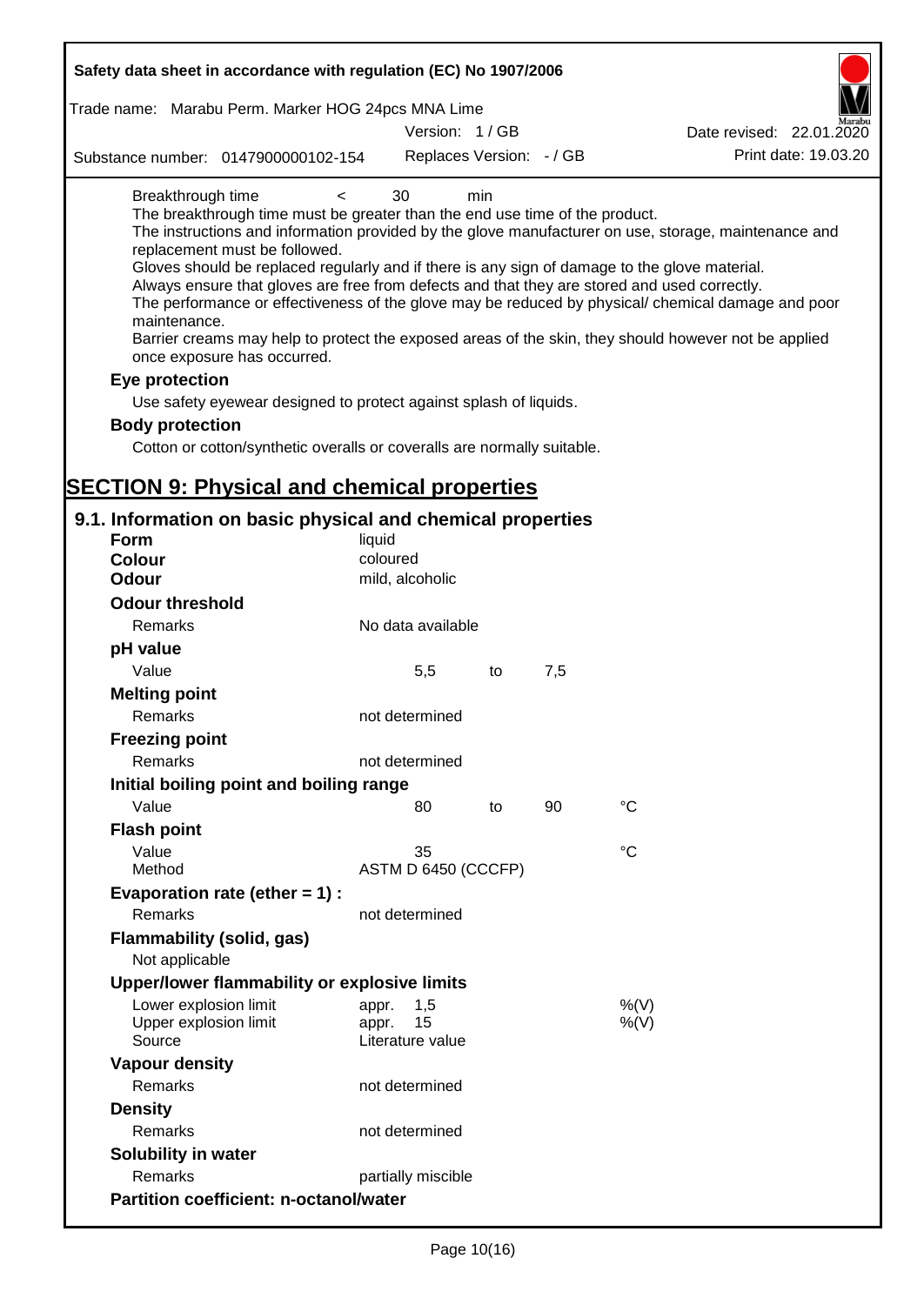| Safety data sheet in accordance with regulation (EC) No 1907/2006                                                                                                     |       |                                                                   |    |   |             |                                                  |
|-----------------------------------------------------------------------------------------------------------------------------------------------------------------------|-------|-------------------------------------------------------------------|----|---|-------------|--------------------------------------------------|
| Trade name: Marabu Perm. Marker HOG 24pcs MNA Lime                                                                                                                    |       | Version: 1/GB                                                     |    |   |             |                                                  |
| Substance number: 0147900000102-154                                                                                                                                   |       | Replaces Version: - / GB                                          |    |   |             | Date revised: 22.01.2020<br>Print date: 19.03.20 |
| Remarks                                                                                                                                                               |       | Not applicable                                                    |    |   |             |                                                  |
| Ignition temperature                                                                                                                                                  |       |                                                                   |    |   |             |                                                  |
| Value                                                                                                                                                                 | appr. | 287                                                               |    |   | $^{\circ}C$ |                                                  |
| Source                                                                                                                                                                |       | Literature value                                                  |    |   |             |                                                  |
| <b>Viscosity</b><br>Value                                                                                                                                             |       | 3                                                                 | to | 6 | mPa.s       |                                                  |
| <b>Efflux time</b>                                                                                                                                                    |       |                                                                   |    |   |             |                                                  |
| Remarks                                                                                                                                                               |       | not determined                                                    |    |   |             |                                                  |
| <b>Explosive properties</b>                                                                                                                                           |       |                                                                   |    |   |             |                                                  |
| evaluation                                                                                                                                                            | no    |                                                                   |    |   |             |                                                  |
| <b>Oxidising properties</b>                                                                                                                                           |       |                                                                   |    |   |             |                                                  |
| evaluation                                                                                                                                                            |       | None known                                                        |    |   |             |                                                  |
| 9.2. Other information                                                                                                                                                |       |                                                                   |    |   |             |                                                  |
| <b>Other information</b>                                                                                                                                              |       |                                                                   |    |   |             |                                                  |
| The physical specifications are approximate values and refer to the used safety relevant component(s).                                                                |       |                                                                   |    |   |             |                                                  |
|                                                                                                                                                                       |       |                                                                   |    |   |             |                                                  |
| <b>SECTION 10: Stability and reactivity</b>                                                                                                                           |       |                                                                   |    |   |             |                                                  |
| 10.1. Reactivity<br>No hazardous reactions when stored and handled according to prescribed instructions.                                                              |       |                                                                   |    |   |             |                                                  |
| 10.2. Chemical stability<br>Stable under recommended storage and handling conditions (see section 7).                                                                 |       |                                                                   |    |   |             |                                                  |
| 10.3. Possibility of hazardous reactions<br>Keep away from oxidising agents, strongly alkaline and strongly acid materials in order to avoid<br>exothermic reactions. |       |                                                                   |    |   |             |                                                  |
| 10.4. Conditions to avoid<br>When exposed to high temperatures may produce hazardous decomposition products.                                                          |       |                                                                   |    |   |             |                                                  |
| 10.5. Incompatible materials<br>No hazardous reactions when stored and handled according to prescribed instructions.                                                  |       |                                                                   |    |   |             |                                                  |
| 10.6. Hazardous decomposition products                                                                                                                                |       |                                                                   |    |   |             |                                                  |
| See chapter 5.2 (Firefighting measures - Special hazards arising from the substance or mixture).                                                                      |       |                                                                   |    |   |             |                                                  |
|                                                                                                                                                                       |       |                                                                   |    |   |             |                                                  |
| <b>SECTION 11: Toxicological information</b>                                                                                                                          |       |                                                                   |    |   |             |                                                  |
| 11.1. Information on toxicological effects                                                                                                                            |       |                                                                   |    |   |             |                                                  |
| <b>Acute oral toxicity</b>                                                                                                                                            |       |                                                                   |    |   |             |                                                  |
| <b>ATE</b><br>$\geq$                                                                                                                                                  |       | 2.000                                                             |    |   | mg/kg       |                                                  |
| Method                                                                                                                                                                |       | calculated value (Regulation (EC) No. 1272/2008)                  |    |   |             |                                                  |
| <b>Acute oral toxicity (Components)</b>                                                                                                                               |       |                                                                   |    |   |             |                                                  |
| 1-Methoxy-2-propanol                                                                                                                                                  |       |                                                                   |    |   |             |                                                  |
| <b>Species</b><br>LD50                                                                                                                                                | rat   | 5200                                                              |    |   | mg/kg       |                                                  |
| <b>Benzyl alcohol</b>                                                                                                                                                 |       |                                                                   |    |   |             |                                                  |
| Species                                                                                                                                                               | rat   |                                                                   |    |   |             |                                                  |
| LD50                                                                                                                                                                  |       | 1620                                                              |    |   | mg/kg       |                                                  |
| <b>Acute dermal toxicity</b>                                                                                                                                          |       |                                                                   |    |   |             |                                                  |
| Remarks                                                                                                                                                               |       | Based on available data, the classification criteria are not met. |    |   |             |                                                  |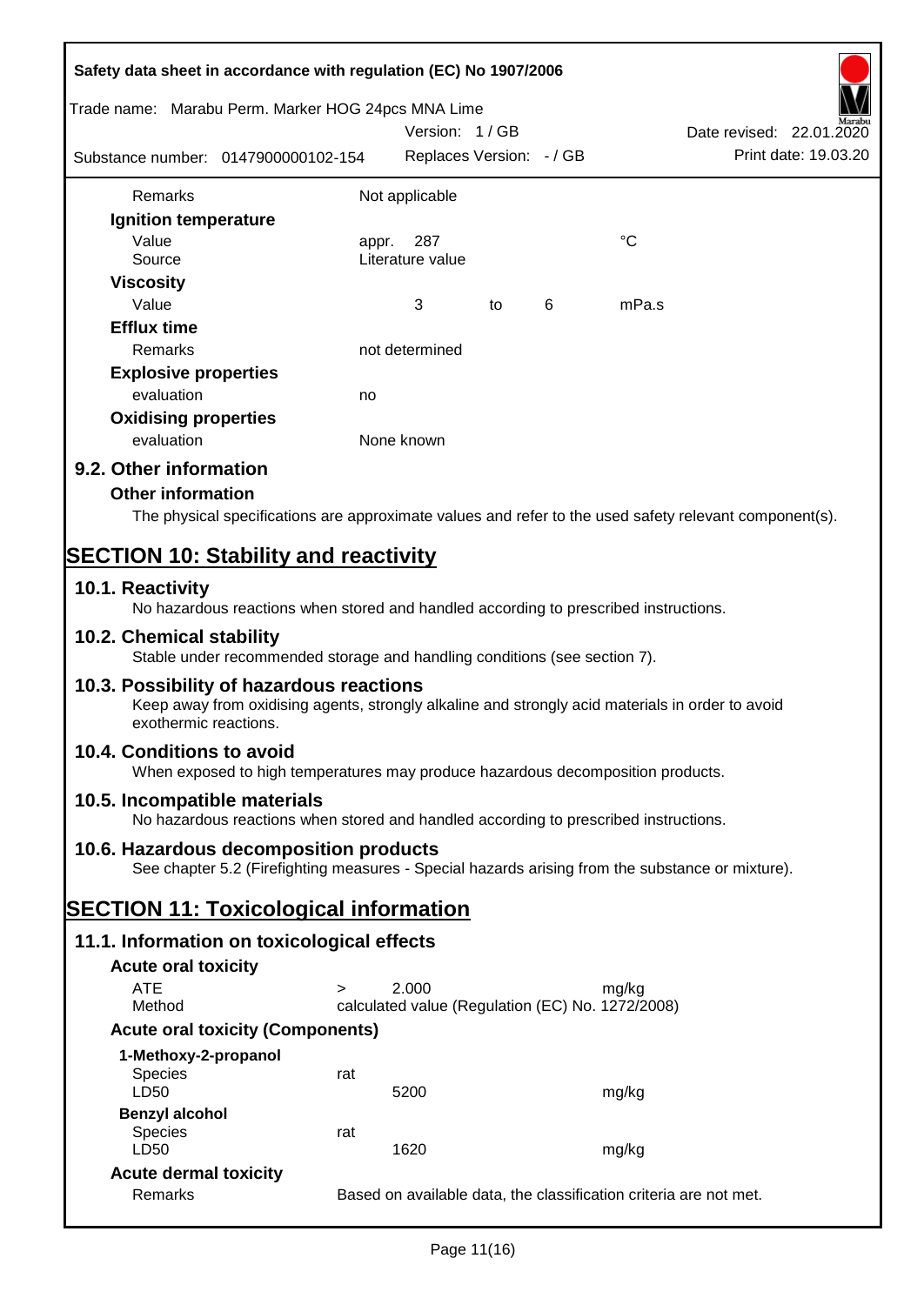| Trade name: Marabu Perm. Marker HOG 24pcs MNA Lime<br>Substance number: 0147900000102-154 |                              | Version: 1/GB<br>Replaces Version: - / GB        | Date revised: 22.01.2020<br>Print date: 19.03.20                                                                                                                                                                                                                                                                                                                                                                      |
|-------------------------------------------------------------------------------------------|------------------------------|--------------------------------------------------|-----------------------------------------------------------------------------------------------------------------------------------------------------------------------------------------------------------------------------------------------------------------------------------------------------------------------------------------------------------------------------------------------------------------------|
| <b>Acute dermal toxicity (Components)</b>                                                 |                              |                                                  |                                                                                                                                                                                                                                                                                                                                                                                                                       |
| 1-Methoxy-2-propanol                                                                      |                              |                                                  |                                                                                                                                                                                                                                                                                                                                                                                                                       |
| <b>Species</b><br>LD50                                                                    | rabbit                       | 14000                                            | mg/kg                                                                                                                                                                                                                                                                                                                                                                                                                 |
| <b>Acute inhalational toxicity</b>                                                        |                              |                                                  |                                                                                                                                                                                                                                                                                                                                                                                                                       |
| <b>ATE</b>                                                                                | >                            | 20                                               | mg/l                                                                                                                                                                                                                                                                                                                                                                                                                  |
| Administration/Form<br>Method<br>Remarks                                                  | Vapors                       | calculated value (Regulation (EC) No. 1272/2008) | Based on available data, the classification criteria are not met.                                                                                                                                                                                                                                                                                                                                                     |
| <b>Acute inhalative toxicity (Components)</b>                                             |                              |                                                  |                                                                                                                                                                                                                                                                                                                                                                                                                       |
| <b>Benzyl alcohol</b>                                                                     |                              |                                                  |                                                                                                                                                                                                                                                                                                                                                                                                                       |
| <b>Species</b><br>LD <sub>0</sub>                                                         | rat                          | 4,178                                            | mg/l                                                                                                                                                                                                                                                                                                                                                                                                                  |
| Duration of exposure<br>Administration/Form<br>Method                                     | Dust/Mist<br>OECD 403        | 4<br>h                                           |                                                                                                                                                                                                                                                                                                                                                                                                                       |
| <b>Benzyl alcohol</b>                                                                     |                              |                                                  |                                                                                                                                                                                                                                                                                                                                                                                                                       |
| <b>Species</b>                                                                            | rat                          |                                                  |                                                                                                                                                                                                                                                                                                                                                                                                                       |
| LD50                                                                                      | $\geq$                       | 5<br>4<br>h                                      | mg/l                                                                                                                                                                                                                                                                                                                                                                                                                  |
| Duration of exposure<br>Administration/Form<br>Method                                     | Dust/Mist<br><b>OECD 403</b> |                                                  |                                                                                                                                                                                                                                                                                                                                                                                                                       |
| <b>Skin corrosion/irritation</b>                                                          |                              |                                                  |                                                                                                                                                                                                                                                                                                                                                                                                                       |
| Remarks                                                                                   |                              |                                                  | Based on available data, the classification criteria are not met.                                                                                                                                                                                                                                                                                                                                                     |
| Serious eye damage/irritation                                                             |                              |                                                  |                                                                                                                                                                                                                                                                                                                                                                                                                       |
| evaluation                                                                                | irritant                     |                                                  |                                                                                                                                                                                                                                                                                                                                                                                                                       |
| Remarks                                                                                   |                              | The classification criteria are met.             |                                                                                                                                                                                                                                                                                                                                                                                                                       |
| <b>Sensitization</b>                                                                      |                              |                                                  |                                                                                                                                                                                                                                                                                                                                                                                                                       |
| Remarks                                                                                   |                              |                                                  | Based on available data, the classification criteria are not met.                                                                                                                                                                                                                                                                                                                                                     |
| <b>Mutagenicity</b>                                                                       |                              |                                                  |                                                                                                                                                                                                                                                                                                                                                                                                                       |
| Remarks                                                                                   |                              |                                                  | Based on available data, the classification criteria are not met.                                                                                                                                                                                                                                                                                                                                                     |
| <b>Reproductive toxicity</b>                                                              |                              |                                                  |                                                                                                                                                                                                                                                                                                                                                                                                                       |
| Remarks                                                                                   |                              |                                                  | Based on available data, the classification criteria are not met.                                                                                                                                                                                                                                                                                                                                                     |
| Carcinogenicity                                                                           |                              |                                                  |                                                                                                                                                                                                                                                                                                                                                                                                                       |
| Remarks                                                                                   |                              |                                                  | Based on available data, the classification criteria are not met.                                                                                                                                                                                                                                                                                                                                                     |
| <b>Specific Target Organ Toxicity (STOT)</b>                                              |                              |                                                  |                                                                                                                                                                                                                                                                                                                                                                                                                       |
| <b>Single exposure</b><br>Remarks                                                         |                              | The classification criteria are met.             |                                                                                                                                                                                                                                                                                                                                                                                                                       |
| evaluation                                                                                |                              | May cause drowsiness or dizziness.               |                                                                                                                                                                                                                                                                                                                                                                                                                       |
| <b>Repeated exposure</b><br>Remarks                                                       |                              |                                                  | Based on available data, the classification criteria are not met.                                                                                                                                                                                                                                                                                                                                                     |
| <b>Aspiration hazard</b>                                                                  |                              |                                                  |                                                                                                                                                                                                                                                                                                                                                                                                                       |
| Based on available data, the classification criteria are not met.                         |                              |                                                  |                                                                                                                                                                                                                                                                                                                                                                                                                       |
| <b>Experience in practice</b>                                                             |                              |                                                  |                                                                                                                                                                                                                                                                                                                                                                                                                       |
|                                                                                           |                              |                                                  | Exposure to component solvents vapours concentration in excess of the stated occupational exposure<br>limit may result in adverse health effects such as mucous membrane and respiratory system irritation<br>and adverse effects on kidney, liver and central nervous system. Symptoms and signs include headache,<br>dizziness, fatigue, muscular weakness, drowsiness and in extreme cases, loss of consciousness. |

Solvents may cause some of the above effects by absorption through the skin. Repeated or prolonged contact with the mixture may cause removal of natural fat from the skin resulting in non-allergic contact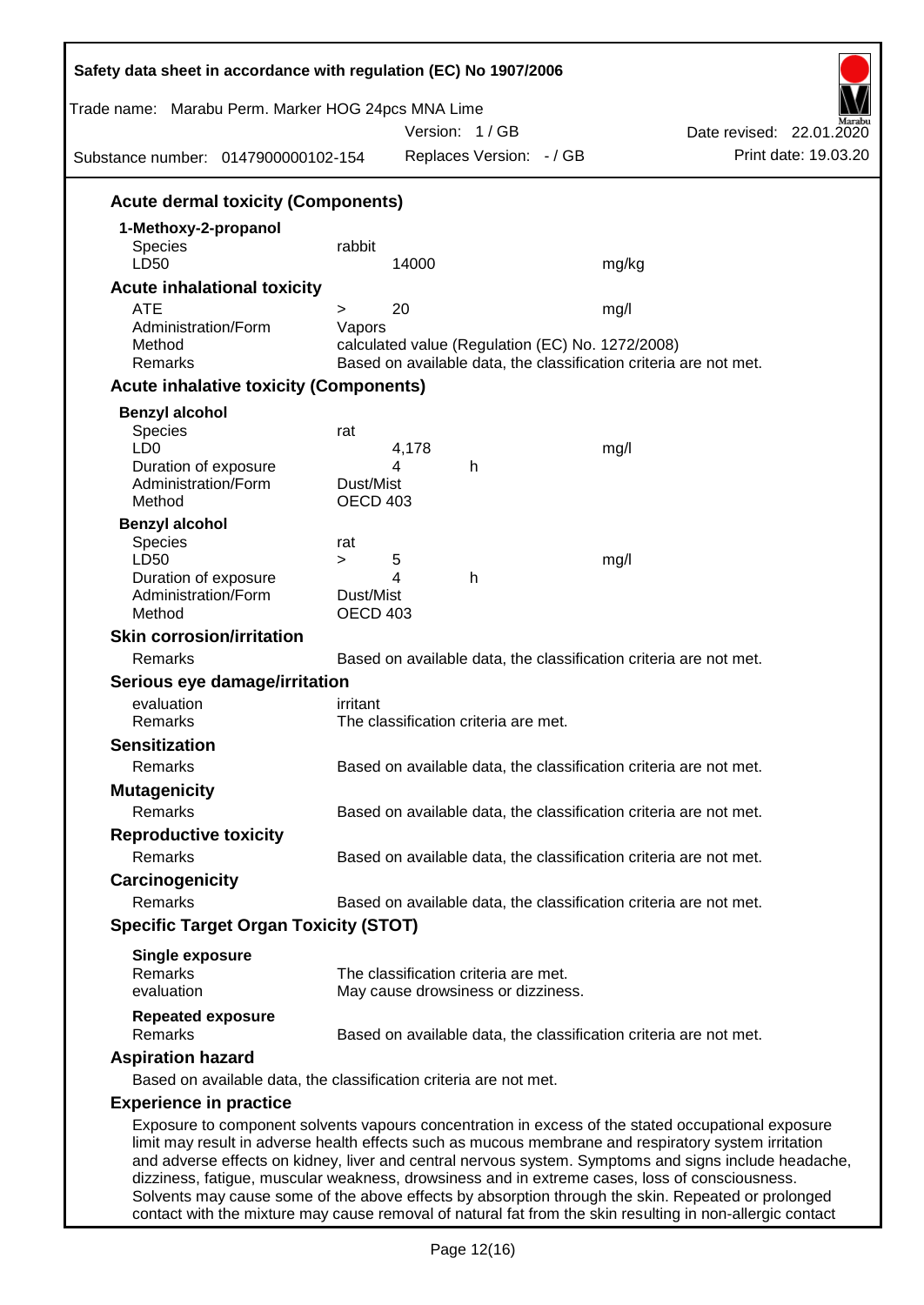| Safety data sheet in accordance with regulation (EC) No 1907/2006                                                                                                                                                                                                                                |        |                              |                          |                                                    |                                                                                                       |
|--------------------------------------------------------------------------------------------------------------------------------------------------------------------------------------------------------------------------------------------------------------------------------------------------|--------|------------------------------|--------------------------|----------------------------------------------------|-------------------------------------------------------------------------------------------------------|
| Trade name: Marabu Perm. Marker HOG 24pcs MNA Lime                                                                                                                                                                                                                                               |        |                              |                          |                                                    |                                                                                                       |
|                                                                                                                                                                                                                                                                                                  |        |                              | Version: 1/GB            |                                                    | Date revised: 22.01.2020                                                                              |
| Substance number: 0147900000102-154                                                                                                                                                                                                                                                              |        |                              | Replaces Version: - / GB |                                                    | Print date: 19.03.20                                                                                  |
| dermatitis and absorption through the skin. The liquid splashed in the eyes may cause irritation and<br>known, delayed and immediate effects and also chronic effects of components from short-term and<br>long-term exposure by oral, inhalation and dermal routes of exposure and eye contact. |        |                              |                          |                                                    | reversible damage. Ingestion may cause nausea, diarrhoea and vomiting. This takes into account, where |
| <b>Other information</b>                                                                                                                                                                                                                                                                         |        |                              |                          |                                                    |                                                                                                       |
| There are no data available on the mixture itself.<br>The mixture has been assessed following the additivity method of the CLP Regulation (EC) No<br>1272/2008 and classified for toxicological hazards accordingly.                                                                             |        |                              |                          |                                                    |                                                                                                       |
| <b>SECTION 12: Ecological information</b>                                                                                                                                                                                                                                                        |        |                              |                          |                                                    |                                                                                                       |
| 12.1. Toxicity                                                                                                                                                                                                                                                                                   |        |                              |                          |                                                    |                                                                                                       |
| <b>General information</b>                                                                                                                                                                                                                                                                       |        |                              |                          |                                                    |                                                                                                       |
| There are no data available on the mixture itself. Do not allow to enter drains or water courses. The<br>and is classified for eco-toxicological properties accordingly. See Sections 2 and 3 for details.                                                                                       |        |                              |                          |                                                    | mixture has been assessed following the summation method of the CLP Regulation (EC) No 1272/2008      |
| <b>Fish toxicity (Components)</b>                                                                                                                                                                                                                                                                |        |                              |                          |                                                    |                                                                                                       |
| 1-Methoxy-2-propanol                                                                                                                                                                                                                                                                             |        |                              |                          |                                                    |                                                                                                       |
| Species                                                                                                                                                                                                                                                                                          |        | golden orfe (Leuciscus idus) |                          |                                                    |                                                                                                       |
| LC <sub>0</sub><br>Duration of exposure                                                                                                                                                                                                                                                          | $\geq$ | 4600<br>96                   | h                        | mg/l                                               |                                                                                                       |
| <b>Daphnia toxicity (Components)</b>                                                                                                                                                                                                                                                             |        |                              |                          |                                                    |                                                                                                       |
| 1-Methoxy-2-propanol                                                                                                                                                                                                                                                                             |        |                              |                          |                                                    |                                                                                                       |
| Species                                                                                                                                                                                                                                                                                          |        | Daphnia magna                |                          |                                                    |                                                                                                       |
| <b>EC50</b>                                                                                                                                                                                                                                                                                      |        | 23300                        |                          | mg/l                                               |                                                                                                       |
| Duration of exposure                                                                                                                                                                                                                                                                             |        | 48                           | h                        |                                                    |                                                                                                       |
| <b>Algae toxicity (Components)</b>                                                                                                                                                                                                                                                               |        |                              |                          |                                                    |                                                                                                       |
| 1-Methoxy-2-propanol<br>Species                                                                                                                                                                                                                                                                  |        | Desmodesmus                  |                          |                                                    |                                                                                                       |
| EC <sub>50</sub>                                                                                                                                                                                                                                                                                 | ⋗      | 1000                         |                          | mg/l                                               |                                                                                                       |
| Duration of exposure                                                                                                                                                                                                                                                                             |        | 168                          | h                        |                                                    |                                                                                                       |
| <b>Bacteria toxicity (Components)</b>                                                                                                                                                                                                                                                            |        |                              |                          |                                                    |                                                                                                       |
| 1-Methoxy-2-propanol                                                                                                                                                                                                                                                                             |        |                              |                          |                                                    |                                                                                                       |
| <b>Species</b><br><b>EC50</b>                                                                                                                                                                                                                                                                    | $\geq$ | activated sludge<br>1000     |                          | mg/l                                               |                                                                                                       |
|                                                                                                                                                                                                                                                                                                  |        |                              |                          |                                                    |                                                                                                       |
| 12.2. Persistence and degradability<br><b>General information</b>                                                                                                                                                                                                                                |        |                              |                          |                                                    |                                                                                                       |
| No data available                                                                                                                                                                                                                                                                                |        |                              |                          |                                                    |                                                                                                       |
| <b>Biodegradability (Components)</b>                                                                                                                                                                                                                                                             |        |                              |                          |                                                    |                                                                                                       |
|                                                                                                                                                                                                                                                                                                  |        |                              |                          |                                                    |                                                                                                       |
| 1-Methoxy-2-propanol<br>Value                                                                                                                                                                                                                                                                    |        | 90                           |                          | $\frac{0}{0}$                                      |                                                                                                       |
| Duration of test                                                                                                                                                                                                                                                                                 |        | 28                           | d                        |                                                    |                                                                                                       |
| evaluation<br>Method                                                                                                                                                                                                                                                                             |        | <b>OECD 301 F</b>            |                          | Readily biodegradable (according to OECD criteria) |                                                                                                       |
| 12.3. Bioaccumulative potential                                                                                                                                                                                                                                                                  |        |                              |                          |                                                    |                                                                                                       |
| <b>General information</b>                                                                                                                                                                                                                                                                       |        |                              |                          |                                                    |                                                                                                       |
| There are no data available on the mixture itself.                                                                                                                                                                                                                                               |        |                              |                          |                                                    |                                                                                                       |
| <b>Partition coefficient: n-octanol/water</b>                                                                                                                                                                                                                                                    |        |                              |                          |                                                    |                                                                                                       |
| Remarks                                                                                                                                                                                                                                                                                          |        | Not applicable               |                          |                                                    |                                                                                                       |
|                                                                                                                                                                                                                                                                                                  |        |                              |                          |                                                    |                                                                                                       |

Г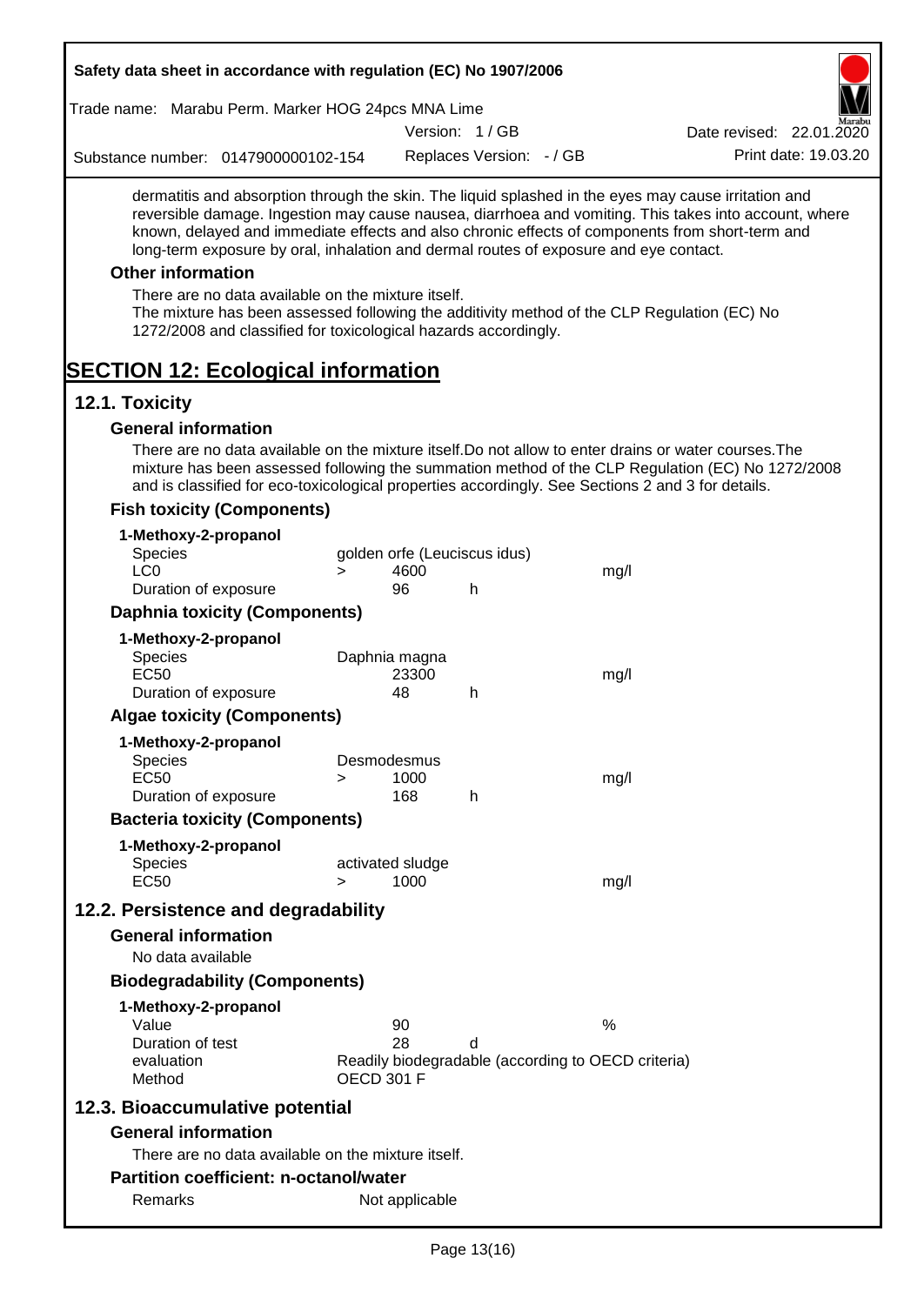## **Safety data sheet in accordance with regulation (EC) No 1907/2006**

Trade name: Marabu Perm. Marker HOG 24pcs MNA Lime

Version: 1 / GB

Substance number: 0147900000102-154

Replaces Version: - / GB Print date: 19.03.20 Date revised: 22.01.2020

## **12.4. Mobility in soil**

## **General information**

There are no data available on the mixture itself.

## **12.5. Results of PBT and vPvB assessment**

### **General information**

There are no data available on the mixture itself.

## **12.6. Other adverse effects**

## **General information**

There are no data available on the mixture itself.

# **SECTION 13: Disposal considerations**

## **13.1. Waste treatment methods**

## **Disposal recommendations for the product**

Do not allow to enter drains or water courses. Wastes and emptied containers should be classified in accordance with relevant national regulation. The European Waste Catalogue classification of this product, when disposed of as waste is EWC waste code 08 03 12\* waste ink containing dangerous substances If this product is mixed with other wastes, the original waste product code may no longer apply and the appropriate code should be assigned. For further information contact your local waste authority.

### **Disposal recommendations for packaging**

Using information provided in this safety data sheet, advice should be obtained from the relevant waste authority on the classification of empty containers. Empty containers must be scrapped or reconditioned.

Not emptied containers are hazardous waste (waste code number 150110).

# **SECTION 14: Transport information**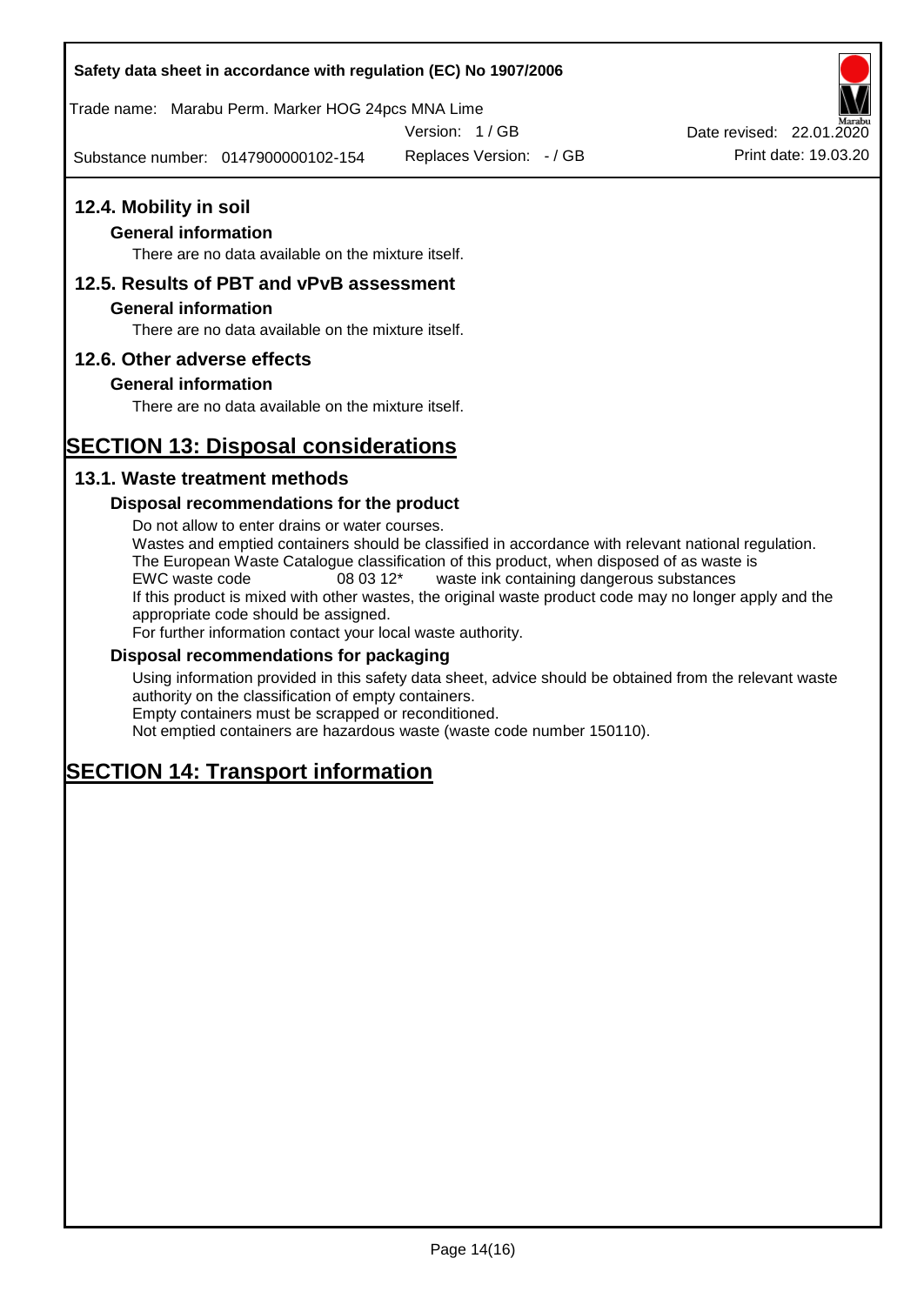| Safety data sheet in accordance with regulation (EC) No 1907/2006 |  |
|-------------------------------------------------------------------|--|
|-------------------------------------------------------------------|--|

## Trade name: Marabu Perm. Marker HOG 24pcs MNA Lime

Version: 1 / GB



Substance number: 0147900000102-154

|                                     | <b>Land transport ADR/RID</b> | <b>Marine transport</b><br><b>IMDG/GGVSee</b> | Air transport<br><b>ICAO/IATA</b> |
|-------------------------------------|-------------------------------|-----------------------------------------------|-----------------------------------|
| Tunnel restriction code             | D/E                           |                                               |                                   |
| 14.1. UN number                     | 1263                          | 1263                                          | 1263                              |
| 14.2. UN proper shipping name       | <b>PAINT</b>                  | <b>PAINT</b>                                  | <b>PAINT</b>                      |
| 14.3. Transport hazard<br>class(es) | 3                             | 3                                             | 3                                 |
| Label                               |                               |                                               |                                   |
| 14.4. Packing group                 | Ш                             | Ш                                             | Ш                                 |
| Special provision                   | 640E                          |                                               |                                   |
| <b>Limited Quantity</b>             | 51                            |                                               |                                   |
| Transport category                  | 3                             |                                               |                                   |
| 14.5. Environmental hazards         |                               | no                                            |                                   |

# **Information for all modes of transport**

## **14.6. Special precautions for user**

Transport within the user's premises:

Always transport in closed containers that are upright and secure.

Ensure that persons transporting the product know what to do in the event of an accident or spillage.

## **Other information**

**14.7. Transport in bulk according to Annex II of Marpol and the IBC Code**

# no

# **SECTION 15: Regulatory information**

## **15.1. Safety, health and environmental regulations/legislation specific for the substance or mixture**

## **VOC**

VOC (EU) 75 %

## **Other information**

The product does not contain substances of very high concern (SVHC).

## **15.2. Chemical safety assessment**

For this preparation a chemical safety assessment has not been carried out.

# **SECTION 16: Other information**

**Hazard statements listed in Chapter 3**